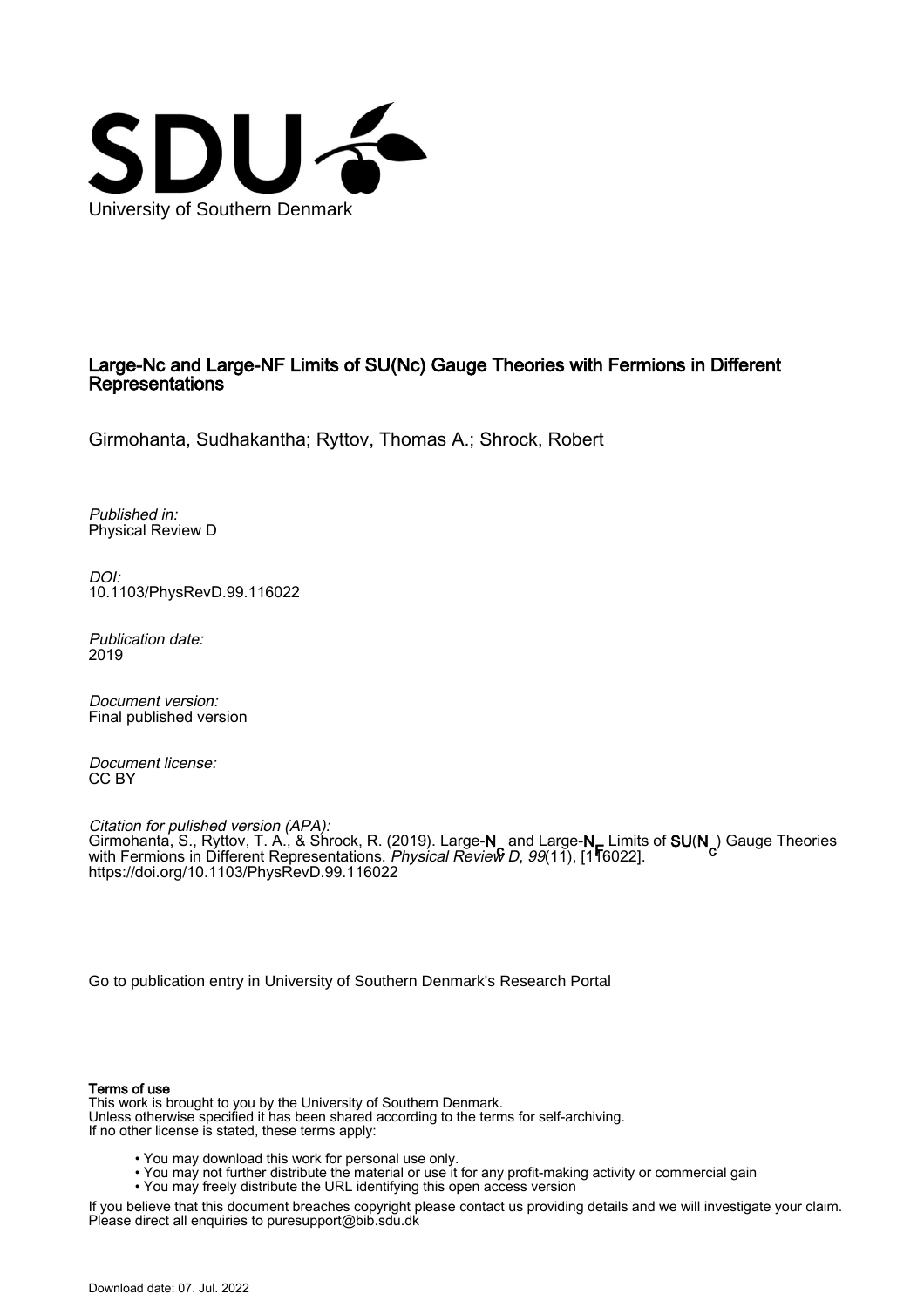# Large-N<sub>c</sub> and large-N<sub>F</sub> limits of  $SU(N_c)$  gauge theories with fermions in different representations

Sudhakantha Girmohanta,<sup>1</sup> Thomas A. Ryttov,<sup>2</sup> and Robert Shrock<sup>1</sup>

<sup>1</sup>C. N. Yang Institute for Theoretical Physics and Department of Physics and Astronomy,

Stony Brook University, Stony Brook, New York 11794, USA <sup>2</sup>

CP<sup>3</sup>-Origins, University of Southern Denmark, Campusvej 55, Odense, Denmark

(Received 22 March 2019; published 26 June 2019)

We present calculations of certain limits of scheme-independent series expansions for the anomalous dimensions of gauge-invariant fermion bilinear operators and for the derivative of the beta function at an infrared fixed point in  $SU(N_c)$  gauge theories with fermions transforming according to two different representations. We first study a theory with  $N_f$  fermions in the fundamental representation and  $N_f$ fermions in the adjoint or symmetric or antisymmetric rank-2 tensor representation, in the limit  $N_c \to \infty$ ,  $N_f \to \infty$  with  $N_f/N_c$  fixed and finite. We then study the  $N_c \to \infty$  limit of a theory with fermions in the adjoint and rank-2 symmetric or antisymmetric tensor representations.

DOI: [10.1103/PhysRevD.99.116022](https://doi.org/10.1103/PhysRevD.99.116022)

#### I. INTRODUCTION

In this paper we extend the recent study in Ref. [\[1\]](#page-13-0) on calculations of scheme-independent series expansions for the anomalous dimensions and the derivative of the beta function at an infrared fixed point (IRFP) of the renormalization group in gauge theories with two different fermion representations. In Ref. [\[1\]](#page-13-0), this study was carried out at an IRFP of an asymptotically free vectorial gauge theory with a general gauge group G, containing massless fermions transforming according to two different representations of G [\[2\]](#page-13-1). In [\[1\]](#page-13-0) the theory was taken to have  $N_f$  copies (flavors) of Dirac fermions, denoted  $f$ , in the representation R of G, and  $N_{f'}$  copies of fermions, denoted  $f'$ , in a different representation  $R'$  of G. Here we analyze interesting limits of two specific theories of this type, both of which have the gauge group  $SU(N_c)$ .

In the first type of theory,  $R$  is the fundamental representation, denoted F, and  $R'$  is any of three types of two-index representations, namely the adjoint (Adj), or the symmetric or antisymmetric rank-2 tensor representations, denoted  $S_2$  and  $A_2$ , respectively. We call this an  $FR<sup>′</sup>$ theory. We investigate this  $FR<sup>′</sup>$  theory in the limit

<span id="page-1-0"></span>
$$
N_c \to \infty
$$
,  $N_F \to \infty$  with  $r \equiv \frac{N_F}{N_c}$  fixed and finite  
and  $\xi(\mu) \equiv \alpha(\mu) N_c$  is a finite function of  $\mu$ . (1.1)

We will use the symbol  $\lim_{LNN}$  for this limit, where "LNN" stands for "large  $N_c$  and  $N_F$ " [with the constraints in Eq. [\(1.1\)](#page-1-0) imposed]. This LNN limit, which is often called the 't Hooft-Veneziano limit, has the simplifying feature that rather than depending on the four quantities  $N_c$ ,  $N_F$ ,  $R'$ , and  $N_{f'}$ , the properties of the theory only depend on three quantities, namely r, R', and  $N_f$ . A general property that makes the LNN limit of  $FR<sup>′</sup>$  theories useful is that for large but finite  $N_f$  and  $N_c$ , the approach to the LNN limit is rapid, because the correction terms to the limiting expressions vanish like  $1/N_c^2$ . This was shown in [3–[5\]](#page-13-2) for theories with fermions in a single representation, and we report the generalization of this property in the present paper for the  $FR<sup>′</sup>$  theory. Because of this rapid convergence, one can use calculations of anomalous dimensions and other physical quantities in the LNN limit with a given value of  $r$  in a unified manner to compare with corresponding calculations in specific  $SU(N_c)$  theories with various values of  $N_f$  and  $N_c$  satisfying  $N_f/N_c \simeq r$ .

In the second type of theory that we analyze,  $R$  and  $R'$ are both two-index representations. We take  $R = \text{Adj}$  and  $R'$ to be  $S_2$  or  $A_2$  and study the  $N_c \rightarrow \infty$  limit of this theory. The leading large- $N_c$  behavior of the  $S_2$  and  $A_2$  representations is the same, so that we will often refer to these jointly as  $T_2$ , where the symbol  $T_2$  stands for rank-2 tensor representation. We thus denote this second type of theory as an AT theory, where A stands for Adj and T for  $T_2$ . In contrast to  $FR<sup>2</sup>$ theories, in which  $N_F \to \infty$ , in AT theories the requirement of asymptotic freedom requires that both  $N_f = N_{\text{Adj}}$  and  $N_{f'} = N_{T_2}$  be finite.

In the present paper we shall study the properties of these gauge theories at an infrared fixed point. We explain the general theoretical background in the context of an  $FR<sup>′</sup>$ 

Published by the American Physical Society under the terms of the [Creative Commons Attribution 4.0 International](https://creativecommons.org/licenses/by/4.0/) license. Further distribution of this work must maintain attribution to the author(s) and the published article's title, journal citation, and DOI. Funded by SCOAP<sup>3</sup>.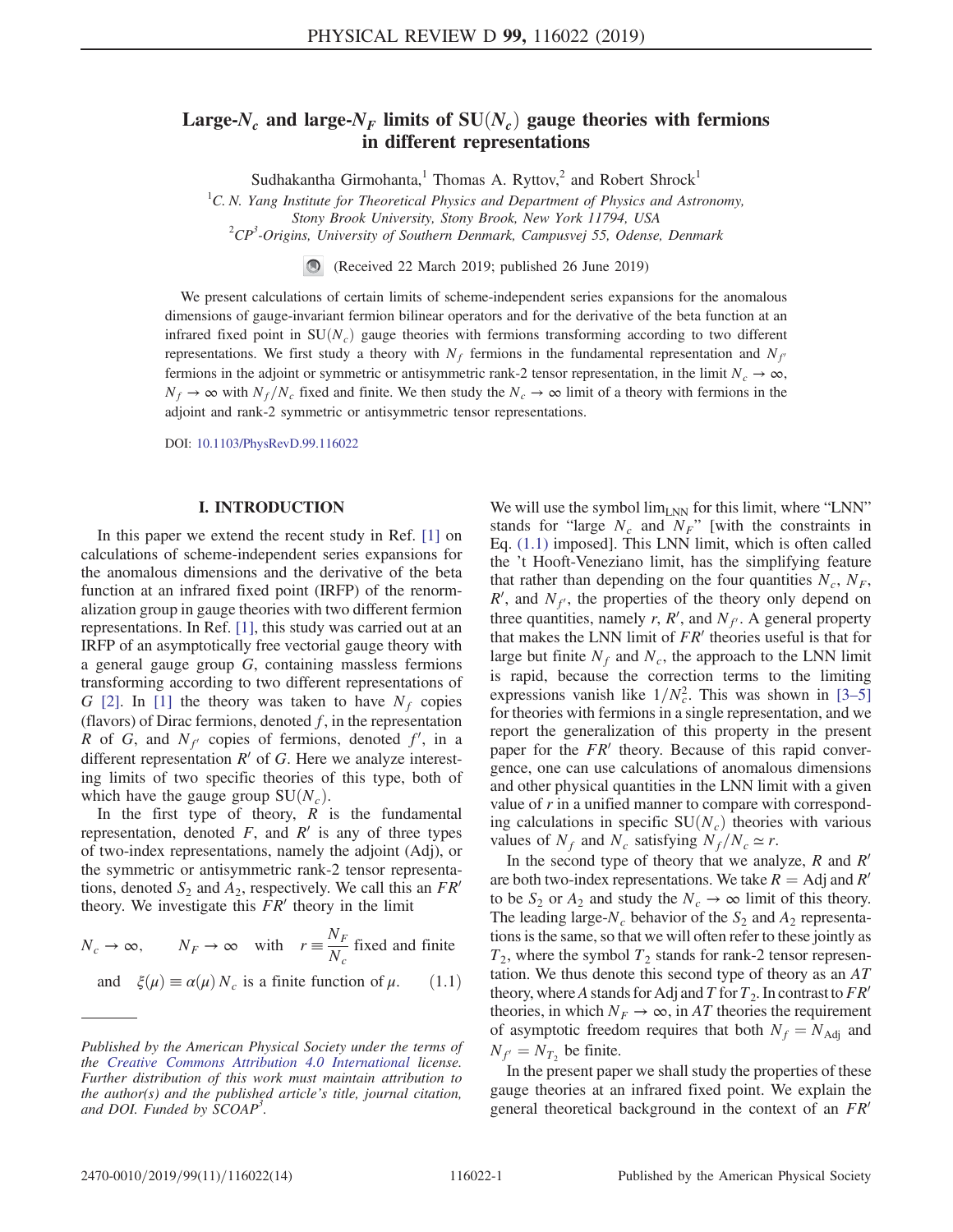theory and then consider the  $AT$  theory. In an  $FR'$  theory, the requirement of asymptotic freedom places correlated upper (*u*) bounds on *r* and  $N_f$ , which we denote as  $r_u$  and  $N_{f',u}$ . Provided that these bounds are satisfied, the ultraviolet (UV) behavior of the theory can be well described perturbatively. Then one can explore how the running gauge coupling  $g(\mu)$  changes as a function of the Euclidean energy-momentum scale  $\mu$  where it is measured. This is described by the beta function  $\beta(\alpha(\mu))=d\alpha(\mu)/$ d ln  $\mu$ , where  $\alpha(\mu) = g(\mu)^2/(4\pi)$ . (The argument  $\mu$  will often be suppressed in the notation.) Since the theory is asymptotically free, one can calculate the beta function in a self-consistent manner in the weakly coupled UV region and then use it to explore the flow (evolution) of the theory from the UV to the IR. For values of r and  $N_f$  near to the above-mentioned upper limits, the beta function has an IR zero, so the theory flows from the UV to this IR fixed point. For fixed  $N_f$ , as r approaches  $r_u$  from below, the value of  $\alpha = \alpha_{\text{IR}}$  at the IRFP goes to zero. One thus infers that in this regime, the IR theory is in a deconfined non-Abelian Coulomb phase without any spontaneous chiral symmetry breaking  $(S \chi SB)$ . Lattice studies of these types of gauge theories (usually with fermions in a single representation of the gauge group) with weakly coupled IR fixed points have supported this conclusion, e.g., by demonstrating the absence of a bilinear fermion condensate that would signal spontaneous chiral symmetry breaking [\[6,7\].](#page-14-0) At the IRFP, the resultant theory is scale invariant and is deduced to be conformally invariant [\[8\].](#page-14-1) This IR regime is thus often referred to as the conformal window or regime. As r and/or  $N_f$  is decreased, the IR coupling  $\alpha_{\text{IR}}$  increases, and eventually, for sufficiently small r and  $N_f$ , the IR theory becomes strongly coupled, with confinement and  $S\chi SB$ . Analogous comments apply to AT theories. Our calculations of anomalous dimensions of fermion bilinears enable one to identify theories that have  $S_{\chi}SB$  and quasiconformal behavior appropriate for models of dynamical electroweak symmetry breaking, with values  $\sim O(1)$  of these anomalous dimensions.

Our scheme-independent calculational framework requires that the IRFP be exact, which is the case in the conformal regime. Hence we restrict our consideration to this regime. The properties of the resultant conformal field theory are of fundamental interest. Previous works have investigated these properties for a variety of theories with a general gauge group G and  $N_f$  fermions  $\psi_i$ ,  $i = 1, ..., N_f$ transforming according to a single representation  $R$  of  $G$ , using perturbative calculations of the anomalous dimension of the operator  $\bar{\psi}\psi$ , denoted  $\gamma_{\bar{\psi}\psi}$ , and of the derivative of the beta function,  $d\beta/d\alpha = \beta'$ , both evaluated at the IRFP [\[3](#page-13-2)–5], [9–[16\]](#page-14-2). We denote these as  $\gamma_{\bar{\psi}\psi,IR}$  and  $\beta'_{IR}$ . Early calculations of this sort were performed using a perturbative expansion in powers of  $\alpha_{IR}$ , the value of  $\alpha$  at the IRFP, calculated to the same loop order [\[9,10\]](#page-14-2). Although  $\gamma_{\bar{\psi}\psi,IR}$  and  $\beta_{IR}^{\prime}$  are physical quantities and hence are independent of the scheme used for regularization and renormalization, the series expansions for these quantities, calculated to finite order in powers of  $\alpha_{IR}$ , are scheme dependent. This is the same as in higher-order calculations of scattering cross sections in various quantum field theories, such as quantum chromodynamics (QCD). However, it is possible to reexpress the series as expansions in powers of a manifestly scheme-independent quantity, denoted  $\Delta_f$ , that approaches zero at the upper end of the conformal regime [\[17\]](#page-14-3), and for theories with a single fermion representation, these calculations were carried out to  $O(\Delta_f^4)$ for  $\gamma_{\bar{\psi}\psi,IR}$  and to  $O(\Delta_f^5)$  for  $\beta'_{IR}$  [\[4,5,12](#page-13-3)–15]. The calculation of a scheme-independent series expansion for  $\gamma_{\bar{\psi}\psi, \mathrm{IR}}$  to  $O(\Delta_f^n)$  requires, as inputs, conventional series expansions (in powers of  $\alpha$ ) of  $\gamma_{\bar{w}w}$  to *n*-loop order and of  $\beta$  to  $(n + 1)$ loop order. The scheme-independent calculation of  $\beta_{\text{IR}}'$  to  $O(\Delta_f^n)$  requires, as an input, the conventional series calculation of  $\beta$  to *n*-loop order. Thus, the scheme-independent calculations of these quantities in theories with a single fermion representation have used, as inputs, conventional four-loop [\[18\]](#page-14-4) and five-loop [\[19,20\]](#page-14-5) series for  $\beta$  and fourloop series for  $\gamma_{\bar{\psi}\psi}$  [\[21\]](#page-14-6). Recently, higher-order calculations for gauge theories with multiple fermion representations were performed [\[22,23\]](#page-14-7). Reference [\[1\]](#page-13-0) used the results from [\[22,23\]](#page-14-7) to calculate scheme-independent series for the anomalous dimensions of both types of fermions and for  $\beta_{IR}'$  in a theory with two different types of fermion representations. It is of considerable interest to use the calculations of Ref. [\[1\]](#page-13-0) to explore various limits of such theories, and we undertake this work here.

This paper is organized as follows. In Sec. [II](#page-2-0) we discuss the general framework for our work and the LNN limit. In Secs. [III](#page-6-0) and [IV](#page-9-0) we present our results for anomalous dimensions of fermion bilinears and for the derivative of the beta function at the IRFP in the LNN limit of the  $FR<sup>′</sup>$ theory. In Sec. [V](#page-11-0) we present our results for the  $N_c \rightarrow \infty$  limit of the AT theory. Our conclusions are given in Sec. [VI](#page-13-4).

### <span id="page-2-0"></span>II. GENERAL FRAMEWORK AND LNN LIMIT OF FR' THEORY

### A. Upper limits on r and  $N_{f}$ <sup> $\prime$ </sup>

In this section we discuss the general theoretical framework for our calculations. The  $N_f$  fermions f in the representation  $R = F$  are denoted as  $\psi_i$ ,  $i = 1, ..., N_f$ , and the  $N_{f'}$  fermions are denoted as  $\chi_j$ ,  $j = 1, ..., N_{f'}$ . Since the adjoint representation is self-conjugate, the number of fermions in this representation,  $N_{\text{Adj}}$ , refers equivalently to a theory with  $N_{\text{Adj}}$  Dirac fermions or  $2N_{\text{Adj}}$ Majorana fermions, so that in this case,  $N_{\text{Adj}}$  may take on half-integral physical values. In both the  $FR'$  and  $AT$ theories, one may consider a formal extension in which  $N_f$ and/or  $N_f$  are generalized to (positive) real numbers, with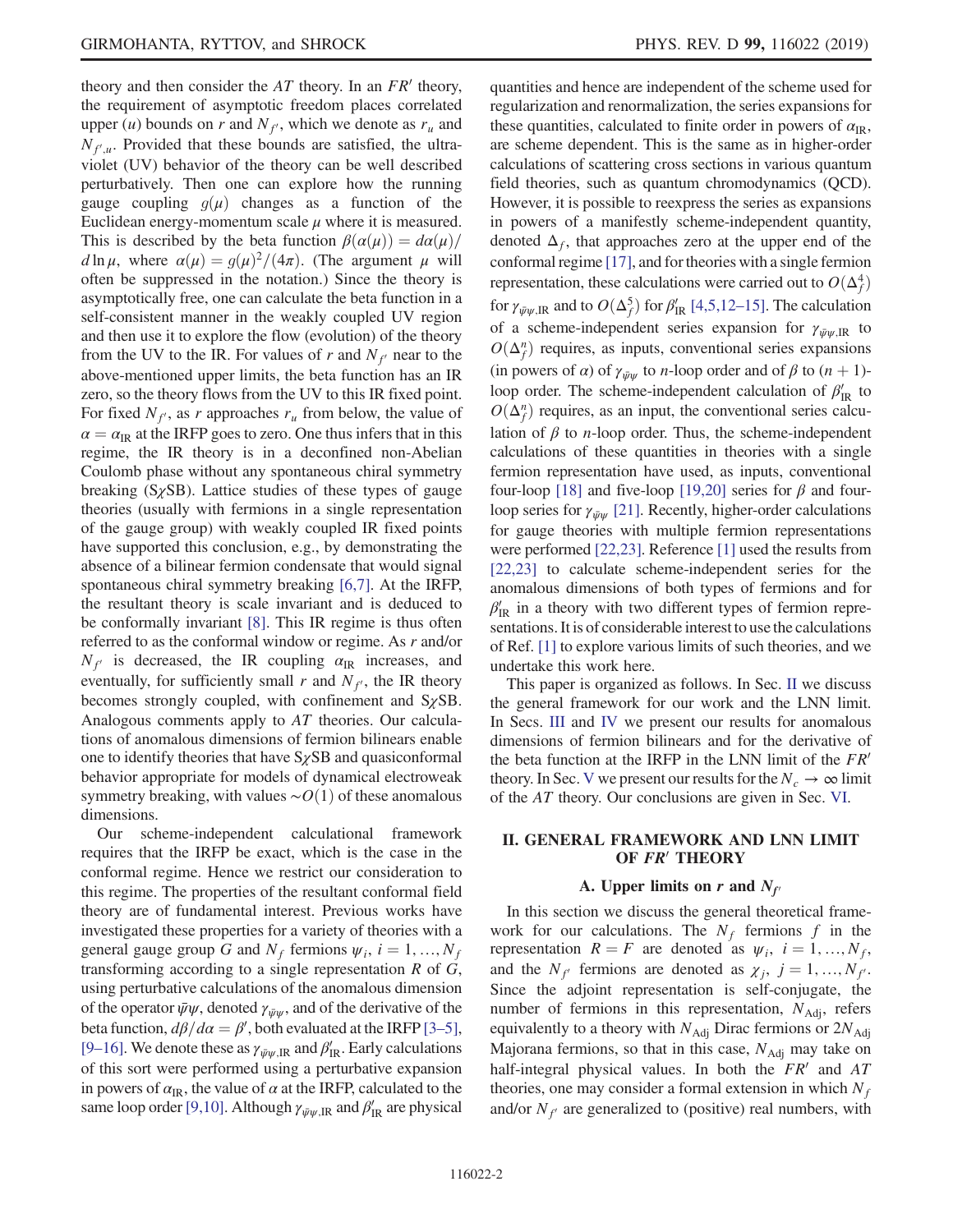the implicit understanding that physical cases occur at integral (and, for the adjoint representation, also halfintegral) values. Indeed, in the LNN limit of the  $FR<sup>′</sup>$ theory,  $N_F$  is replaced by the real variable r.

<span id="page-3-0"></span>In general, the property of asymptotic freedom requires that

$$
N_f T_f + N_{f'} T_{f'} < \frac{11C_A}{4},\tag{2.1}
$$

where  $C_A$ ,  $T_f$ , and  $T_{f'}$  are group invariants [\[24\]](#page-14-8). In the large- $N_c$  limit, the behaviors of group invariants for the  $S_2$ and  $A_2$  representations are the same to leading order, so, as noted above, one can consider these representations together as  $T_2$ . For example,  $T_{f'} = (N_c \pm 2)/2$  for  $f' =$  $S_2, A_2$ , so

$$
\lim_{N_c \to \infty} \frac{T_{S_2}}{N_c} = \lim_{N_c \to \infty} \frac{T_{A_2}}{N_c} = \frac{1}{2}.
$$
 (2.2)

To treat the three representations Adj,  $S_2$ ,  $A_2$  in a unified manner, we define

$$
\lambda_R = \lim_{N_c \to \infty} \frac{T_R}{N_c} \tag{2.3}
$$

so that

$$
\lambda_{\text{Adj}} = 1 \tag{2.4}
$$

(since  $T_{\text{Adj}} = N_c$ ) and

$$
\lambda_{S_2} = \lambda_{A_2} \equiv \lambda_{T_2} = \frac{1}{2}.
$$
 (2.5)

In an FR' theory, for fixed  $N_f$ , the inequality [\(2.1\)](#page-3-0) implies the upper  $(u)$  limit  $N_F < N_{F,u}$ , where

$$
N_{F,u} = \frac{11}{2} N_c - 2N_{f'} T_{f'},
$$
\n(2.6)

and for fixed  $N_F$ , this inequality [\(2.1\)](#page-3-0) implies the upper bound  $N_{f'} < N_{f',u}$ , where

$$
N_{f',u} = \frac{11N_c - 2N_F}{4T_{f'}}.\t(2.7)
$$

<span id="page-3-1"></span>In the LNN limit of the  $FR'$  theory, the inequality  $(2.1)$ becomes

$$
r + 2\lambda_{f'} N_{f'} < \frac{11}{2}.
$$
 (2.8)

For fixed  $N_f$ , this implies the upper (u) limit  $r < r_u$ , where

$$
r_u = \frac{11}{2} - 2\lambda_{f'} N_{f'},
$$
 (2.9)

and for fixed r, the upper bound on  $N_{f'}$  is  $N_{f'} < N_{f',u}$ , where

$$
N_{f',u} = \frac{11 - 2r}{4\lambda_{f'}}.\t(2.10)
$$

If one envisions a two-dimensional diagram describing the  $FR'$  theory with the horizontal axis being r and the vertical axis being  $N_f$  (formally generalized from the integers to the real numbers), then the inequality [\(2.8\)](#page-3-1) defines a region in the first quadrant bounded by the line segment  $r +$  $2\lambda_{f'}N_{f'} = 0$  extending from the point  $(r, N_{f'}) = (0, N_{f',u})$ on the upper left to the point  $(r, N_f) = (r_u, 0)$  on the lower right. This line has slope

$$
\frac{dN_{f'}}{dr} = -\frac{1}{2\lambda_{f'}}.\tag{2.11}
$$

In order to have a theory with two fermion representations, we exclude the values  $r = 0$  and  $N_{f'} = 0$ .

<span id="page-3-2"></span>In the LNN limit of the  $FR'$  theory we define the differences

$$
\Delta_r = r_u - r = \frac{11}{2} - 2\lambda_{f'} N_{f'} - r \tag{2.12}
$$

and

$$
\tilde{\Delta}_{f'} = \lim_{LNN} (N_{f',u} - N_{f'})
$$
\n
$$
= \frac{11 - 2r}{4\lambda_{f'}} - N_{f'}.
$$
\n(2.13)

We observe that

$$
\Delta_r = 2\lambda_{f'}\check{\Delta}_{f'}.\tag{2.14}
$$

## B. Anomalous dimensions of fermion bilinears and series expansions

We denote the full scaling dimension of an operator  $\mathcal O$  as  $D_{\mathcal{O}}$  and its free-field value as  $D_{\mathcal{O},\text{free}}$ . The anomalous dimension of this operator, embodying the effect of interactions, denoted  $\gamma_{\mathcal{O}}$ , is given by

$$
D_{\mathcal{O}} = D_{\mathcal{O},\text{free}} - \gamma_{\mathcal{O}}.\tag{2.15}
$$

The gauge-invariant fermion bilinears considered here are

$$
\bar{f}f \equiv \bar{\psi}\psi = \sum_{j=1}^{N_f} \bar{\psi}_j \psi_j \tag{2.16}
$$

and

$$
\bar{f}'f' \equiv \bar{\chi}\chi = \sum_{j=1}^{N_{f'}} \bar{\chi}_{j}\chi_{j}.
$$
 (2.17)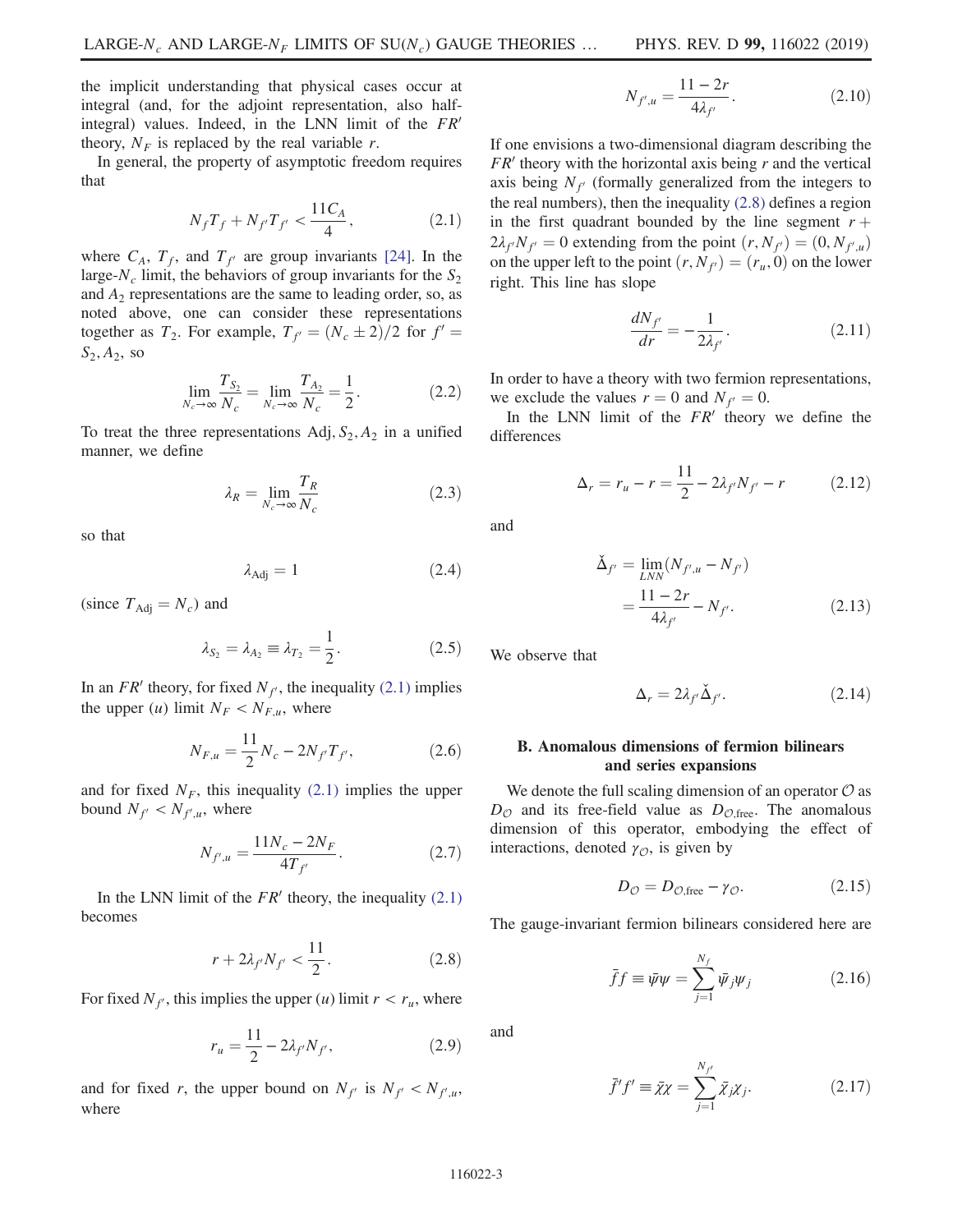The anomalous dimension of  $\bar{\psi}\psi$  is the same as that of the bilinear  $\sum_{j,k=1}^{N_f} \bar{\psi}_j \mathcal{T}_a \psi_k$ , where  $\mathcal{T}_a$  is a generator of the Lie algebra of SU( $N_f$ ) [\[25\]](#page-14-9), so we use the same symbol  $\gamma_{\bar{\psi}\psi}$  for both. The same remark holds for  $\gamma_{\bar{X}Y}$ .

<span id="page-4-0"></span>Because  $\alpha_{\text{IR}} \rightarrow 0$  at the upper end of the conformal regime, a series expansion for an anomalous dimension of a fermion bilinear or for  $\beta_{IR}$  can be reexpressed as a series expansion in powers of the manifestly scheme-independent quantities  $\Delta_r$  and/or  $\Delta_{f'}$ . For finite  $N_c$  and  $N_f = N_F$ , the scheme-independent series expansions of  $\gamma_{\bar{\psi}\psi,IR}$  and  $\gamma_{\bar{\chi}\chi,IR}$ are, respectively,

$$
\gamma_{\bar{\psi}\psi,\mathrm{IR}} = \sum_{j=1}^{\infty} \kappa_j^{(f)} \Delta_f^j \tag{2.18}
$$

<span id="page-4-1"></span>and

$$
\gamma_{\bar{\chi}\chi,\mathrm{IR}} = \sum_{j=1}^{\infty} \kappa_j^{(f')} \Delta_{f'}^j.
$$
 (2.19)

In the LNN limit of the  $FR'$  theory,  $\kappa_j^{(F)} \propto N_c^{-j}$  and  $\kappa_j^{(f')} \propto N_c^0$ , so one defines a rescaled  $\kappa_j^{(F)}$  coefficient as

$$
\hat{\kappa}_j^{(F)} = \lim_{\text{LNN}} N_c^j \kappa_j^{(F)},\tag{2.20}
$$

and one defines the limit

$$
\bar{\kappa}_j^{(f')} = \lim_{LNN} \kappa_j^{(f')}.
$$
\n(2.21)

The scheme-independent series expansions for the anomalous dimensions of the gauge-invariant fermion bilinear operators in the  $FR'$  theory, evaluated at the IRFP, namely  $\gamma_{\bar{\psi}\psi,IR}$  and  $\gamma_{\bar{\chi}\chi,IR}$ , are then as follows, in the LNN limit:

$$
\gamma_{\bar{\psi}\psi,\text{IR}} = \sum_{j=1}^{\infty} \hat{\kappa}_j^{(F)} \Delta_r^j \tag{2.22}
$$

and

$$
\gamma_{\bar{\chi}\chi,\mathrm{IR}} = \sum_{j=1}^{\infty} \bar{\kappa}_j^{(f')} \check{\Delta}_{f'}^j.
$$
 (2.23)

We denote the truncations of these series to the power  $p$ of the respective expansion variable  $\Delta_r$  or  $\Delta_{f'}$  as  $\gamma_{\bar{\psi}\psi, \text{IR}, \Delta_r^p}$ and  $\gamma_{\bar{\chi}\chi,\mathrm{IR},\check{\Delta}_{f'}^p}$ , respectively. A corresponding discussion of scheme-independent series expansions of anomalous dimensions of bilinear fermion operators in the AT theory is given in Sec. [V.](#page-11-0)

# C. Series for  $\beta'_{IR}$

The series expansion of  $\beta$  in powers of the squared gauge coupling is

$$
\beta = -2a \sum_{\ell=1}^{\infty} b_{\ell} a^{\ell}, \qquad (2.24)
$$

where  $a = \alpha/(4\pi)$  and  $b_{\ell}$  is the  $\ell$ -loop coefficient. As was specified in Eq. [\(1.1\)](#page-1-0), the product  $\xi = N_c \alpha$  is fixed in the LNN limit. Hence, one deals with the rescaled beta function that is finite in this LNN limit, namely

$$
\beta_{\xi} = \frac{d\xi}{d\ln\mu} = \lim_{\text{LNN}} N_c \beta. \tag{2.25}
$$

This has the series expansion

$$
\beta_{\xi} \equiv \frac{d\xi}{dt} = -2\xi \sum_{\ell=1}^{\infty} \hat{b}_{\ell} x^{\ell},\qquad(2.26)
$$

where  $x = \xi/(4\pi)$  and

$$
\hat{b}_{\ell} = \lim_{\text{LNN}} \frac{b_{\ell}}{N_c^{\ell}}.
$$
\n(2.27)

Because the derivative  $d\beta_{\xi}/d\xi$  satisfies

$$
\frac{d\beta_{\xi}}{d\xi} = \frac{d\beta}{d\alpha} \equiv \beta',\tag{2.28}
$$

<span id="page-4-2"></span>a consequence is that  $\beta'$  is finite in the LNN limit [\(1.1\)](#page-1-0). There are two equivalent scheme-independent series expansions of the derivative  $\beta'_{\text{IR}}$ . One can take  $N_{f'}$  as fixed and  $N_f$  as variable and write the series as an expansion in powers of  $\Delta_F$ :

$$
\beta'_{\rm IR} = \sum_{j=2}^{\infty} d_j \Delta^j_F. \tag{2.29}
$$

<span id="page-4-3"></span>Equivalently, one may take  $N_f$  as fixed and  $N_{f'}$  as variable and express the series as an expansion in powers of  $\Delta_{f}$ , as

$$
\beta'_{\rm IR} = \sum_{j=2}^{\infty} \tilde{d}_j \Delta^j_{f'}.
$$
\n(2.30)

Note that  $d_1 = \tilde{d}_1 = 0$  for all G and fermion representations. In the LNN limit,  $d_j \propto N_c^{-j}$  and  $\tilde{d}_j \propto N_c^0$ , so we define rescaled coefficients

$$
\hat{d}_j = \lim_{\text{LNN}} N_c^j d_j \tag{2.31}
$$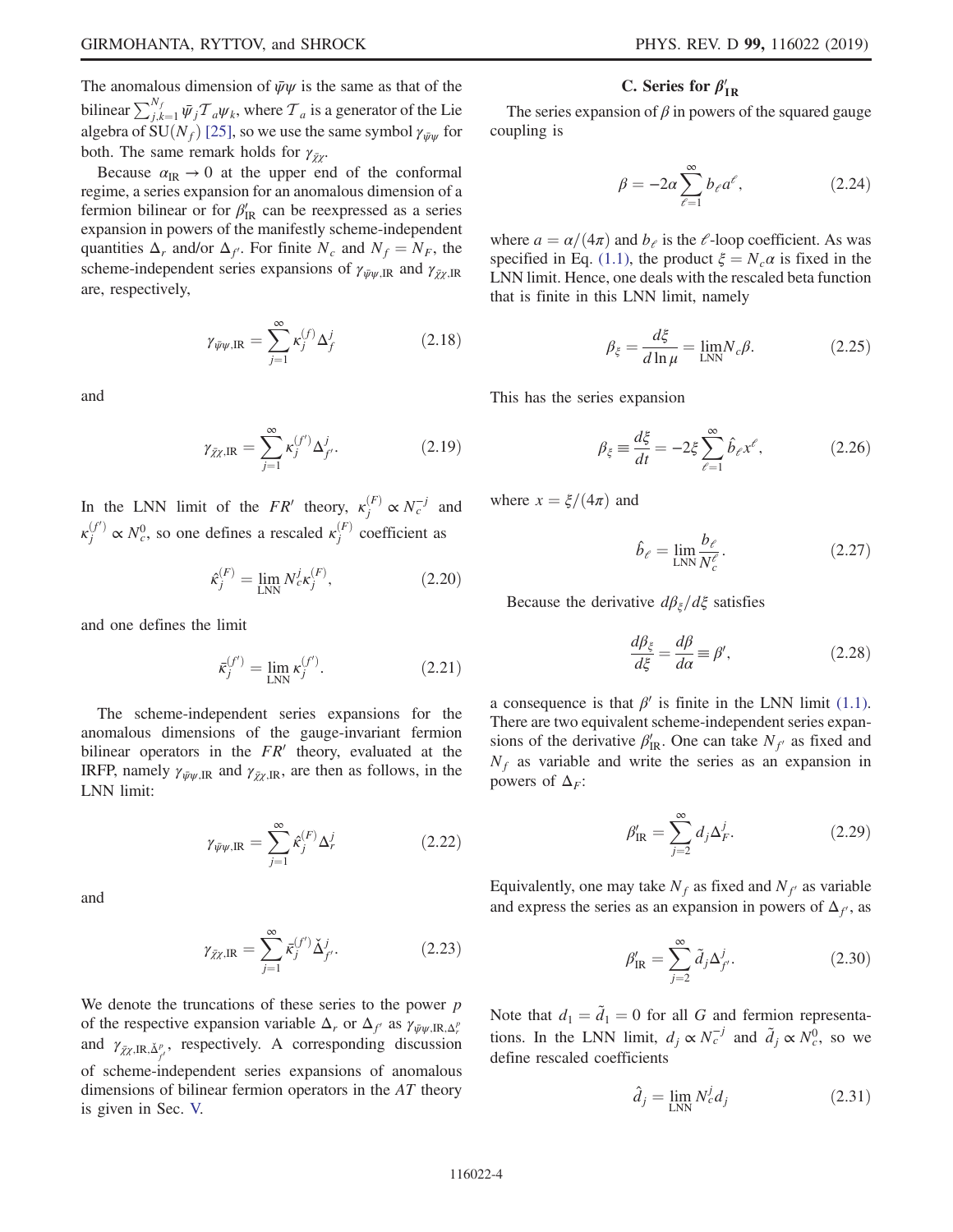and

$$
\bar{d}_j = \lim_{\text{LNN}} \tilde{d}_j. \tag{2.32}
$$

<span id="page-5-0"></span>The scheme-independent expansions for  $\beta'$  then take the form

$$
\beta'_{\rm IR} = \sum_{j=2}^{\infty} \hat{d}_j \Delta_r^j \tag{2.33}
$$

<span id="page-5-1"></span>and

$$
\beta'_{\rm IR} = \sum_{j=2}^{\infty} \bar{d}_j \check{\Delta}^j_{f'}.
$$
\n(2.34)

We denote the truncation of the series expansion [\(2.33\)](#page-5-0) to maximal power  $\Delta_r^p$  as  $\beta'_{\text{IR},\Delta_r^p}$  and the truncation of the series expansion [\(2.34\)](#page-5-1) to maximal power  $\Delta_{f'}^p$  as  $\beta'_{IR,\Delta_{f'}^p}$ .

#### D. Relevant ranges of  $(r, N_{f})$

Our scheme-independent calculations require that the IRFP be exact. This condition is satisfied in the conformal regime but not in the QCD-like regime with spontaneous chiral symmetry breaking. The upper boundary of this regime is known precisely and is given by the inequality [\(2.8\).](#page-3-1) The lower boundary of the conformal regime is not known precisely and has been the subject of intensive lattice studies [\[6,7\]](#page-14-0), particularly for simpler theories with fermions in a single representation. Further lattice studies could be carried out for theories with multiple fermion representations. For instance, a study has been carried out of an SU(4) gauge theory with  $N_f = 2$  Dirac fermions in the fundamental representation and  $N_f = 2$  Dirac fermions in the (self-conjugate) antisymmetric rank-2 tensor representation [\[26,27\]](#page-14-10), concluding that this theory is in the phase with chiral symmetry breaking for both types of fermions.

For our present purposes, it will be sufficient to have a rough guide to this lower boundary of the conformal regime, which is provided by the condition that the twoloop (rescaled) beta function should have an IR zero. This condition is satisfied if the two-loop coefficient in the beta function has a sign opposite to that of the one-loop coefficient, i.e., if the inequality

$$
13r + 32\lambda_{f'} N_{f'} - 34 > 0 \tag{2.35}
$$

<span id="page-5-2"></span>is satisfied. For a given  $N_f$ , this yields a lower ( $\ell$ ) bound on r, namely  $r > r_e$ , where

$$
r_{\ell} = \frac{34 - 32\lambda_{f'} N_{f'}}{13},\tag{2.36}
$$

and for a given r a lower bound on  $N_{f}$ , namely  $N_{f}$  >  $N_{f',\ell}$ , where

<span id="page-5-3"></span>TABLE I. Values of  $r_e$  and  $r_u$  as functions of  $N_{f'}$  for  $R' = \text{Adj}$ and  $R' = T_2$  (S<sub>2</sub> or A<sub>2</sub>) in the LNN limit of the FR' theory. As noted in the text, since the adjoint representation is selfconjugate, half-integral values of  $N_{\text{Adj}}$  are allowed, corresponding to  $2N_{\text{Adj}}$  Majorana fermions.

| R'                  | $r_{\ell}$     | $r_u$ |  |
|---------------------|----------------|-------|--|
| $N_{\rm Adj} = 1/2$ | 1.385          | 4.50  |  |
| $N_{\rm Adj}=1$     | 0.154          | 3.50  |  |
| $N_{\rm Adj} = 3/2$ | $\Omega$       | 2.50  |  |
| $N_{\rm Adj} = 2$   | $\overline{0}$ | 1.50  |  |
| $N_{T_2} = 1$       | 1.385          | 4.50  |  |
| $N_{T_2} = 2$       | 0.154          | 3.50  |  |
| $N_{T_2} = 3$       | 0              | 2.50  |  |
| $N_{T_2} = 4$       | $\theta$       | 1.50  |  |
| $N_{T_2} = 5$       | $\Omega$       | 0.50  |  |

$$
N_{f',\ell} = \frac{34 - 13r}{32\lambda_{f'}}.\t(2.37)
$$

We denote the set of values of r and  $N_f$  which satisfy the asymptotic freedom constraint and the inequality [\(2.35\)](#page-5-2) as  $I_{IRZ}$ , where the subscript IRZ refers to the condition that the two-loop beta function has an IR zero. Henceforth, we assume that if  $N_{f'}$  is fixed, then  $r \in I_{IRZ}$  and if r is fixed, then  $N_{f'} \in I_{IRZ}$ . The upper end of the IRZ region is defined the asymptotic freedom constraint [\(2.1\),](#page-3-0) while the lower end is defined by the line segment  $13r+32\lambda_f/N_f-34=0$ in the first quadrant. This line segment extends from the point  $(0, 17/(16\lambda_f))$  at the upper left down to the point  $(34/13, 0)$  on the lower right, with slope

$$
\frac{dN_{f'}}{dr} = -\frac{13}{32\lambda_{f'}}.\t(2.38)
$$

[I](#page-5-3)n Table I we list the values of  $r_e$  and  $r_u$  for a range of values of  $N_{\text{Adj}}$  and  $N_{T_2}$ . For a given r, the condition of asymptotic freedom sets the upper bound  $N_{f',u}$  on  $N_{f'}$ , and this determines the values of  $N_f$  given in Table [I](#page-5-3) for  $R'$  = Adj and  $R'$  =  $T_2$ .

Provided that r and  $N_f$  satisfy the asymptotic freedom constraint [\(2.1\)](#page-3-0) and lie in the set of values  $I_{IRZ}$ , in accord with the asymptotic freedom condition  $(2.8)$ , the ratio r is in the interval  $I_{IRZ}$ , the IR zero in the rescaled two-loop beta function of the  $FR'$  theory occurs at

$$
\xi_{\text{IR},2\ell} = \frac{4\pi [11 - 2(r + 2\lambda_{f'} N_{f'})]}{13r + 32\lambda_{f'} N_{f'} - 34},
$$
 (2.39)

where  $\xi$  was defined in [\(1.1\).](#page-1-0) For a given  $R_{f'}$  and  $N_{f'}$ , as  $r \nearrow r_u$ , this IR zero, and more generally the *n*-loop IR zero of  $\beta_{\xi}$ , vanishes. Similarly, for a given  $R_{f'}$  and r, as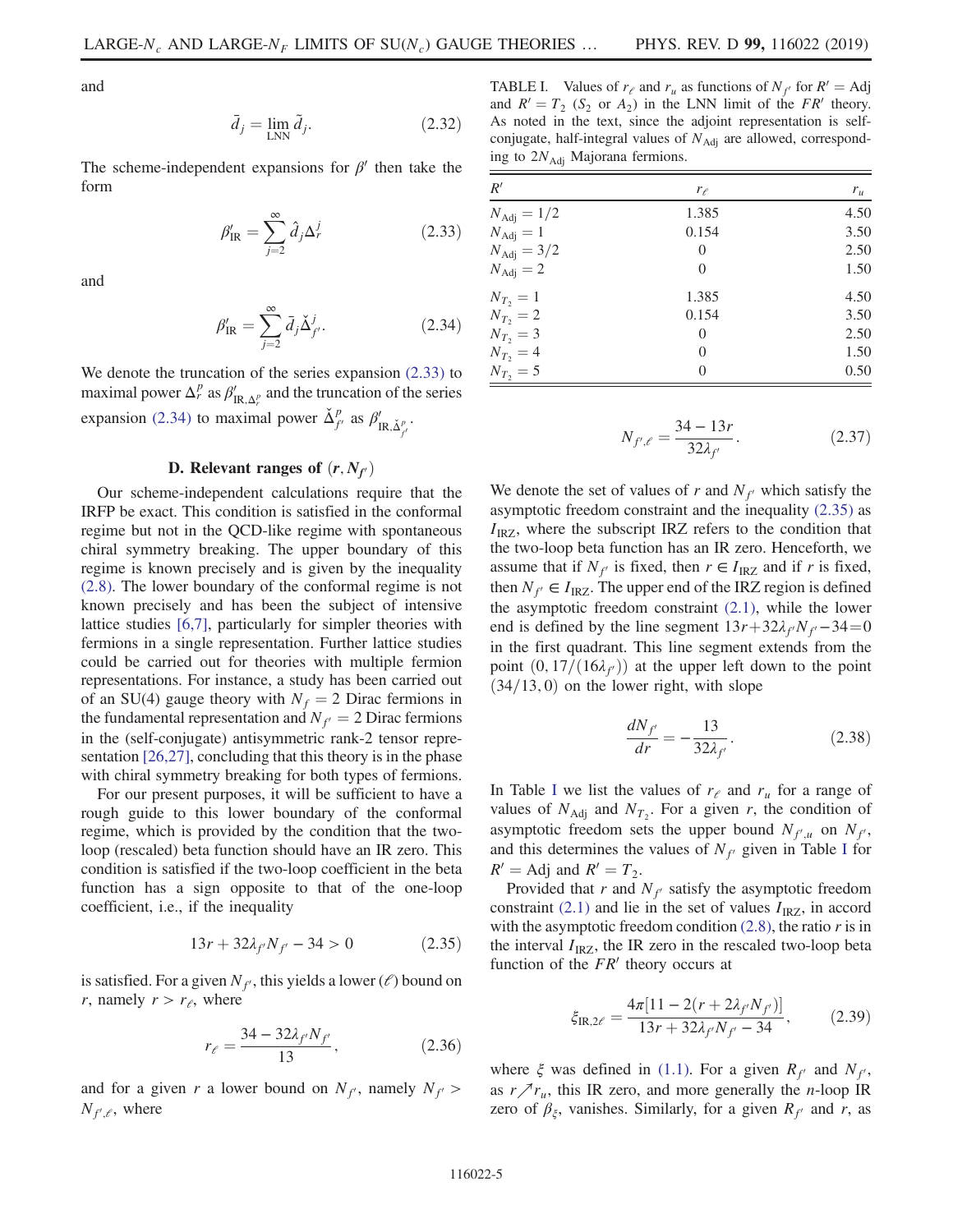$N_{f'}/\sqrt{N_{f',u}}$  (with  $N_{f'}$  generalized to a real number, as above), the IR zero of the beta function vanishes.

## <span id="page-6-0"></span>III. ANOMALOUS DIMENSIONS OF FERMION BILINEAR OPERATORS IN FR' THEORY

<span id="page-6-3"></span>In the LNN limit of the  $FR'$  theory, from [\[1\]](#page-13-0) we calculate the following results for the coefficients in the schemeindependent expansions of  $\gamma_{\bar{\psi}\psi}$  and  $\gamma_{\bar{\gamma}\gamma}$  is  $\psi$  is in the F representation and  $f' \equiv \chi$  is in the R' representation:

$$
\hat{\kappa}_1^{(F)} = \frac{4}{25 + 4\lambda_{f'} N_{f'}},\tag{3.1}
$$

$$
\hat{\kappa}_2^{(F)} = \frac{4(147 + 40\lambda_{f'} N_{f'})}{(25 + 4\lambda_{f'} N_{f'})^3},
$$
\n(3.2)

$$
\hat{\kappa}_3^{(F)} = \frac{2^3 [274243 + 135848 \lambda_{f'} N_{f'} + 22048 (\lambda_{f'} N_{f'})^2]}{3^3 (25 + 4 \lambda_{f'} N_{f'})^5},
$$
\n(3.3)

$$
\bar{\kappa}_1^{(f')} = \frac{2^3 \lambda_{f'}}{18 - r},\tag{3.4}
$$

$$
\bar{\kappa}_2^{(f')} = \frac{2^2 (1023 - 74r) \lambda_{f'}^2}{3(18 - r)^3},\tag{3.5}
$$

<span id="page-6-4"></span>and

$$
\bar{\kappa}_3^{(f')} = \frac{2^2 (1670571 - 242208r + 9184r^2)\lambda_{f'}^3}{3^3 (18 - r)^5}.
$$
 (3.6)

Here and below, we indicate the simple factorizations of numbers appearing in denominators. (The numbers in the numerators do not, in general, have such simple factorizations; for example, in  $\hat{\kappa}_3^{(F)}$ , the number 274243 is prime.) We record values of the  $\hat{\kappa}_j^{(F)}$  as functions of r in Table [II](#page-6-1). For the illustrative case  $R' = \text{Adj}$ , we also list values of  $\bar{\kappa}_j^{(f')} = \bar{\kappa}_j^{(\text{Adj})}$ in Table [III.](#page-6-2) Generalizing the earlier findings for theories with

<span id="page-6-1"></span>TABLE II. Values of  $\hat{\kappa}_j^{(F)}$  with  $j = 1, 2, 3$  in the LNN limit of the FR' theory with  $R' =$  Adj, as a function of  $N_{\text{Adj}}$ . (As noted in the text, since the adjoint representation is self-conjugate, halfintegral values of  $N_{\text{Adj}}$  are allowed, corresponding to  $2N_{\text{Adj}}$ Majorana fermions.) The notation  $ae$ -n means  $10<sup>-n</sup>$ . See Table [I](#page-5-3) for relevant ranges of  $N_{\text{Adj}}$  as a function of r.

| $N_{\rm Adj}$  | $\hat{\kappa}^{(F)}_1$ | $\hat{\kappa}_{2}^{(F)}$ | $\hat{\kappa}_{3}^{(F)}$ |
|----------------|------------------------|--------------------------|--------------------------|
| 1/2            | 0.148                  | 0.0339                   | $0.718e-2$               |
|                | 0.138                  | 0.0307                   | $0.624e-2$               |
| 3/2            | 0.129                  | 0.0278                   | $0.546e-2$               |
| $\overline{c}$ | 0.121                  | 0.0253                   | $0.480e-2$               |

<span id="page-6-2"></span>TABLE III. Values of  $\bar{\kappa}_j^{\text{(Adj)}}$  with  $j = 1, 2, 3$  in the LNN limit of the *FR'* theory with  $R' =$  Adj and  $N_{\text{Adj}} = 1$ , as a function of r. See Table [I](#page-5-3) for relevant ranges of r as a function of  $N_{\text{Adj}}$ .

| r   | $\bar{\kappa}_1^{\text{(Adj)}}$ | $\bar{\kappa}_2^{(Adj)}$ | $\bar{\kappa}_3^{\text{(Adj)}}$ |
|-----|---------------------------------|--------------------------|---------------------------------|
| 0.2 | 0.449                           | 0.238                    | 0.1345                          |
| 0.4 | 0.4545                          | 0.243                    | 0.138                           |
| 0.6 | 0.460                           | 0.248                    | 0.142                           |
| 0.8 | 0.465                           | 0.253                    | 0.146                           |
| 1.0 | 0.471                           | 0.2575                   | 0.150                           |
| 1.2 | 0.476                           | 0.263                    | 0.154                           |
| 1.4 | 0.482                           | 0.268                    | 0.159                           |
| 1.6 | 0.488                           | 0.273                    | 0.163                           |
| 1.8 | 0.494                           | 0.279                    | 0.168                           |
| 2.0 | 0.500                           | 0.285                    | 0.173                           |
| 2.2 | 0.506                           | 0.291                    | 0.178                           |
| 2.4 | 0.513                           | 0.297                    | 0.183                           |
| 2.6 | 0.519                           | 0.303                    | 0.189                           |
| 2.8 | 0.526                           | 0.310                    | 0.194                           |
| 3.0 | 0.533                           | 0.316                    | 0.200                           |
| 3.2 | 0.541                           | 0.323                    | 0.206                           |
| 3.4 | 0.548                           | 0.330                    | 0.213                           |

fermions in a single representation [3–[5\],](#page-13-2) we find that the corrections to these limits [\(3.1\)](#page-6-3)–[\(3.6\)](#page-6-4) vanish like  $1/N_c^2$ as  $N_c \rightarrow \infty$ .

An important result that was found in previous work [\[13,14\]](#page-14-11) was that for a theory with a single representation,  $\kappa_1^{(f)}$  and  $\kappa_2^{(f)}$  are manifestly positive, and for all of the specific gauge groups and fermion representations that were considered,  $\kappa_3^{(f)}$  and  $\kappa_4^{(f)}$  are also positive. This property implied several monotonicity relations for the calculation of  $\gamma_{\bar{\psi}\psi}$  to maximal power  $\Delta_f^p$ , denoted  $\gamma_{\bar{\psi}\psi,\Delta_f^p}$ , namely that (for all p calculated there, i.e.,  $1 \le p \le 4$ ), (i) for fixed p,  $\gamma_{\bar{\psi}\psi,\Delta_f^p}$  is a monotonically increasing function of  $\Delta_f$ , i.e., a monotonically increasing function of decreasing  $N_f$ , and (ii) for fixed  $N_f$ ,  $\gamma_{\bar{\psi}\psi,\Delta_f^p}$  is a monotonically increasing function of the maximal power p.

This positivity question was explored further in [\[1\]](#page-13-0), and it was shown that both  $\hat{\kappa}_j^{(F)}$  and  $\hat{\kappa}_j^{(f')}$  are positive for all of the orders that were calculated, namely  $j = 1, 2, 3$ . This then implied the same monotonicity theorems as mentioned above for all of the truncation orders calculated in [\[1\]](#page-13-0), namely  $1 \le p \le 3$ . Here we extend this analysis to the LNN limit of an FR' theory. We again find that  $\hat{\kappa}_j^{(F)}$  and  $\bar{\kappa}_j^{(f')}$  are positive for  $j = 1, 2, 3$  and for all r and values of  $N_f$ considered here, in particular, all of the values satisfying the conditions  $(2.1)$  and  $(2.35)$  for all two-index representations for f'. This implies four monotonicity relations for  $\gamma_{\bar{\psi}\psi,\Delta_r^p}$ and  $\gamma_{\bar{\chi}\chi,\Delta_{f'}^p}$  (in the conformal regime where our calculations apply), which are the generalizations of the abovementioned two relations to the  $FR<sup>′</sup>$  theory. We list these as the first four relations below. One may also investigate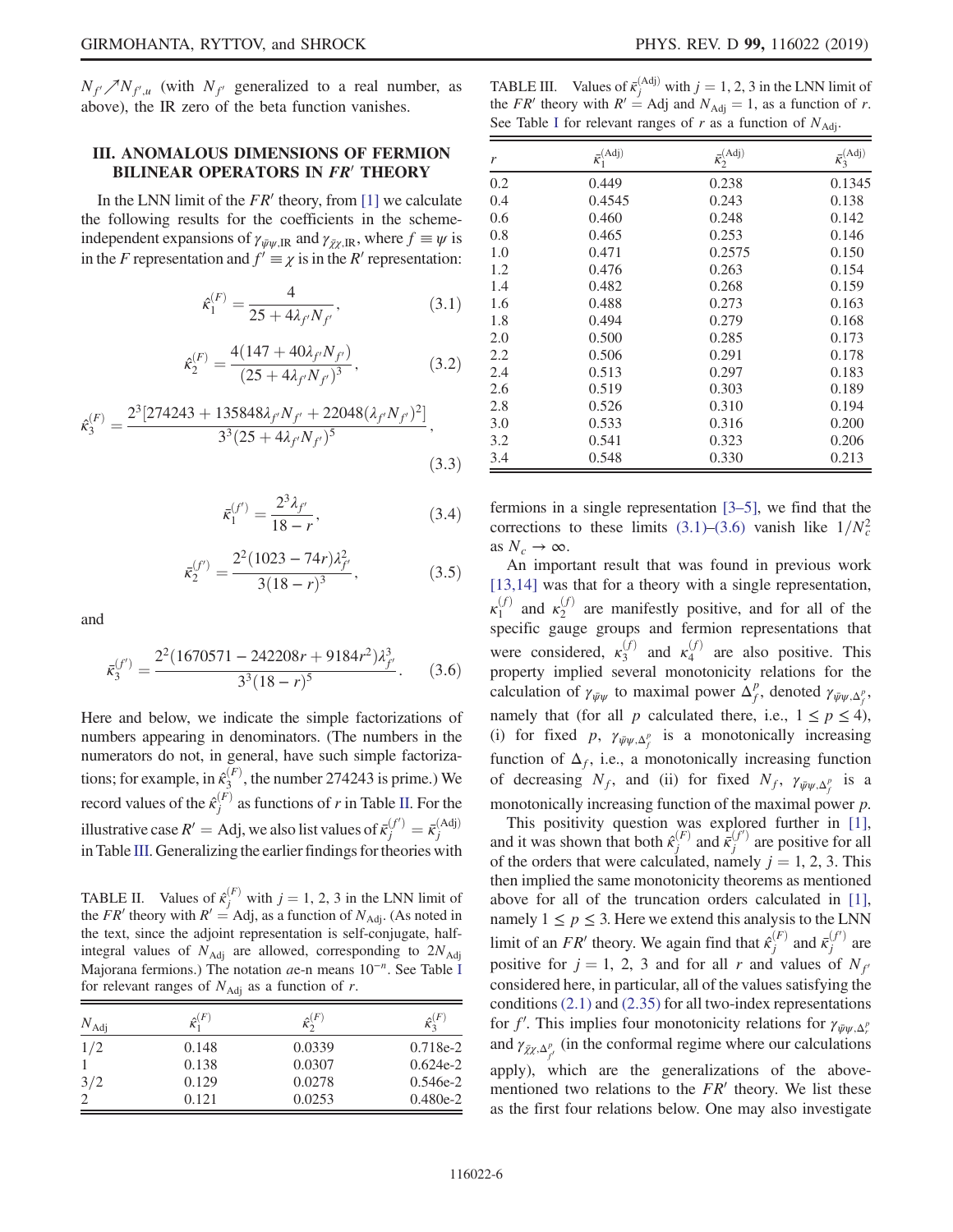how  $\gamma_{\bar{\psi}\psi,\Delta_r^p}$  depends on  $N_{f'}$  and how  $\gamma_{\bar{\chi}\chi,\Delta_{f'}^p}$  depends on r. As an input to this determination, we find that the coefficients  $\hat{\kappa}_j^{(F)}$  are monotonically decreasing functions of  $N_f$ . Our monotonicity relations are then as follows:

- (1) For fixed p and  $N_{f}$ ,  $\gamma_{\bar{\psi}\psi,\Delta_r^p}$  is a monotonically increasing function of  $\Delta_r$ , and hence, given the expression for  $\Delta_r$  in Eq. [\(2.12\)](#page-3-2), this anomalous dimension decreases monotonically as r increases (and vanishes as r approaches its upper limit,  $r_u$ ).
- (2) For fixed p and r,  $\gamma_{\bar{Z}\chi,\Delta_{f'}^p}$  is a monotonically increasing function of  $\Delta f$ ; i.e., this anomalous dimension decreases monotonically with increasing  $N_f$ <sup>o</sup> (and vanishes as  $N_f$ <sup>o</sup>, formally generalized from integers to real numbers, approaches its upper limit,  $N_{f',u}$ ).
- (3) For fixed r and  $N_{f}$ ,  $\gamma_{\bar{\psi}\psi,\Delta_{f}^p}$  is a monotonically increasing function of the maximal power  $p$ .
- (4) For fixed r and  $N_{f}$ ,  $\gamma_{\bar{\chi} \chi, \Delta_{f}^p}$  is a monotonically increasing function of the maximal power p.
- (5) Because of the positivity of  $\kappa_j^{(F)}$ , combined with the property that the  $\kappa_j^{(F)}$  are decreasing functions of  $N_{f'}$ and the property that  $\Delta_r$  is a decreasing function of both r and  $N_f$ , it follows that for fixed p and r,  $\gamma_{\bar{\psi}\psi,\Delta_r^p}$  is a monotonically decreasing function of  $N_{f'}$  and for fixed p and  $N_{f'}$ ,  $\gamma_{\bar{\psi}\psi,\Delta_r^p}$  is a decreasing function of r.

Although we find that the coefficients  $\kappa_j^{(f')}$  are monotonically increasing functions of  $r$ , this trend is outweighed by the property that  $\Delta_{f'}$  is a monotonically decreasing function of both r and  $N_{f'}$ , so that for fixed p and r,  $\gamma_{\bar{\chi}\chi,\Delta_{f'}^p}$ is a monotonically decreasing function of  $N_{f'}$  as  $N_{f'}/\sqrt{N_{f',u}}$ and for fixed p and  $N_{f}$ ,  $\gamma_{\bar{X} \times \Delta_{f}^p}$  is a monotonically decreasing function of r as  $r \nearrow r_u$ . In both of these limits,  $\gamma_{\bar{\chi}\chi,\Delta^p_{f'}}\to 0.$ 

The first, second, and fifth relations, as well as the relation just given, can be understood physically as a consequence of the fact that these anomalous dimensions result from the gauge interactions, and (a) for fixed  $N_f$ , increasing r to  $r_u$  or (b) for fixed r, increasing  $N_f$  (formally generalized from integers to real numbers) to  $N_{f',u}$  leads to a vanishing value of  $\alpha_{IR}$ . Hence, in these limits, since  $\alpha_{IR} \rightarrow 0$ , so do the anomalous dimensions of these fermion bilinears.

We next insert these calculated coefficients  $\hat{\kappa}_j^{(F)}$  and  $\bar{\kappa}_j^{\text{(Adj)}}$  into the general scheme-independent expansions [\(2.18\)](#page-4-0) for f with  $R = F$  and [\(2.19\)](#page-4-1) for f'. We show the results for  $\gamma_{\bar{\psi}\psi,\mathrm{IR},\Delta_r^p}$  and  $\gamma_{\bar{\chi}\chi,\mathrm{IR},\breve{\Delta}_{\mathrm{Adj}}^p}$  in Tables IV–[VII](#page-7-0) for two illustrative cases, namely  $R_f =$  Adj,  $N_f \equiv N_{\text{Adj}} = 1$ , and  $N_{\text{Adj}} = 2$ . We present plots of  $\gamma_{\bar{\psi}\psi,\text{IR},\Delta_r^p}$  and  $\gamma_{\bar{\chi}\chi,\text{IR},\tilde{\Delta}_r^p}$  with  $1 \leq p \leq 3$  for these two theories in Figs. 1–[4.](#page-8-0)

<span id="page-7-0"></span>TABLE IV. Values of the anomalous dimension  $\gamma_{\bar{\psi}\psi,\mathrm{IR},\Delta_r^p}$ , calculated to order  $p = 1, 2, 3$  and evaluated at the IR fixed point in the LNN limit of the  $FR'$  theory with  $R' = \text{Adj}$  and  $N_{\text{Adj}} = 1$ , as a function of r. Here,  $\Delta_r = (7 - 2r)/2$  and  $\psi$  is the fermion in the  $F$  representation. See Table [I](#page-5-3) for relevant ranges of r. See the text for further discussion.

| r     | $\gamma_{\bar{\psi}\psi, \text{IR}, \Delta_r}$ | $\gamma_{\bar{\psi}\psi, \text{IR}, \Delta_r^2}$ | $\gamma_{\bar{\psi}\psi, \text{IR}, \Delta_r^3}$ |
|-------|------------------------------------------------|--------------------------------------------------|--------------------------------------------------|
| 0.2   | 0.455                                          | 0.789                                            | 1.014                                            |
| 0.4   | 0.428                                          | 0.722                                            | 0.908                                            |
| 0.6   | 0.400                                          | 0.658                                            | 0.810                                            |
| 0.8   | 0.372                                          | 0.596                                            | 0.719                                            |
| 1.0   | 0.345                                          | 0.5365                                           | 0.634                                            |
| 1.2   | 0.317                                          | 0.479                                            | 0.555                                            |
| 1.4   | 0.290                                          | 0.425                                            | 0.483                                            |
| 1.6   | 0.262                                          | 0.373                                            | 0.416                                            |
| 1.8   | 0.234                                          | 0.323                                            | 0.354                                            |
| 2.0   | 0.207                                          | 0.276                                            | 0.297                                            |
| 2.2   | 0.179                                          | 0.231                                            | 0.245                                            |
| 2.4   | 0.152                                          | 0.189                                            | 0.197                                            |
| 2.6   | 0.124                                          | 0.149                                            | 0.154                                            |
| 2.8   | 0.0966                                         | 0.112                                            | 0.114                                            |
| 3.0   | 0.0690                                         | 0.0766                                           | 0.0774                                           |
| 3.2   | 0.0414                                         | 0.0441                                           | 0.0443                                           |
| 3.333 | 0.0230                                         | 0.0238                                           | 0.0239                                           |
| 3.4   | 0.01379                                        | 0.01410                                          | 0.01411                                          |

<span id="page-7-1"></span>TABLE V. Values of the anomalous dimension  $\gamma_{\bar{\chi}\chi,\mathrm{IR},\Delta_F^p}$ , calculated to order  $p = 1, 2, 3$  and evaluated at the IR fixed point in the LNN limit of the FR' theory with  $R' =$  Adj and  $N_{\text{Adj}} = 1$ , as a function of the value of r. Here,  $\dot{\Delta}_{\text{Adj}} = (7 - 2r)/4$ , and  $\chi$  is the fermion in the Adj representation. See the text for further discussion.

| r     | $\gamma_{\bar{\chi}\chi, \mathrm{IR}, \check{\Delta}_{\mathrm{Adj}}}$ | $\gamma_{\bar{\chi}\chi,IR,\check{\Delta}^2_{\rm Adi}}$ | $\gamma_{\bar{\chi}\chi, \mathrm{IR}, \check{\Delta}^3_{\mathrm{Adj}}}$ |
|-------|-----------------------------------------------------------------------|---------------------------------------------------------|-------------------------------------------------------------------------|
| 0.2   | 0.742                                                                 | 1.390                                                   | 1.995                                                                   |
| 0.4   | 0.705                                                                 | 1.288                                                   | 1.803                                                                   |
| 0.6   | 0.667                                                                 | 1.187                                                   | 1.620                                                                   |
| 0.8   | 0.628                                                                 | 1.088                                                   | 1.447                                                                   |
| 1.0   | 0.588                                                                 | 0.991                                                   | 1.284                                                                   |
| 1.2   | 0.548                                                                 | 0.895                                                   | 1.130                                                                   |
| 1.4   | 0.506                                                                 | 0.801                                                   | 0.985                                                                   |
| 1.6   | 0.463                                                                 | 0.710                                                   | 0.850                                                                   |
| 1.8   | 0.420                                                                 | 0.621                                                   | 0.724                                                                   |
| 2.0   | 0.375                                                                 | 0.535                                                   | 0.608                                                                   |
| 2.2   | 0.329                                                                 | 0.452                                                   | 0.501                                                                   |
| 2.4   | 0.282                                                                 | 0.372                                                   | 0.402                                                                   |
| 2.6   | 0.234                                                                 | 0.295                                                   | 0.312                                                                   |
| 2.8   | 0.184                                                                 | 0.222                                                   | 0.230                                                                   |
| 3.0   | 0.133                                                                 | 0.153                                                   | 0.156                                                                   |
| 3.2   | 0.0811                                                                | 0.0884                                                  | 0.0891                                                                  |
| 3.333 | 0.04545                                                               | 0.0477                                                  | 0.04785                                                                 |
| 3.4   | 0.02740                                                               | 0.02822                                                 | 0.02825                                                                 |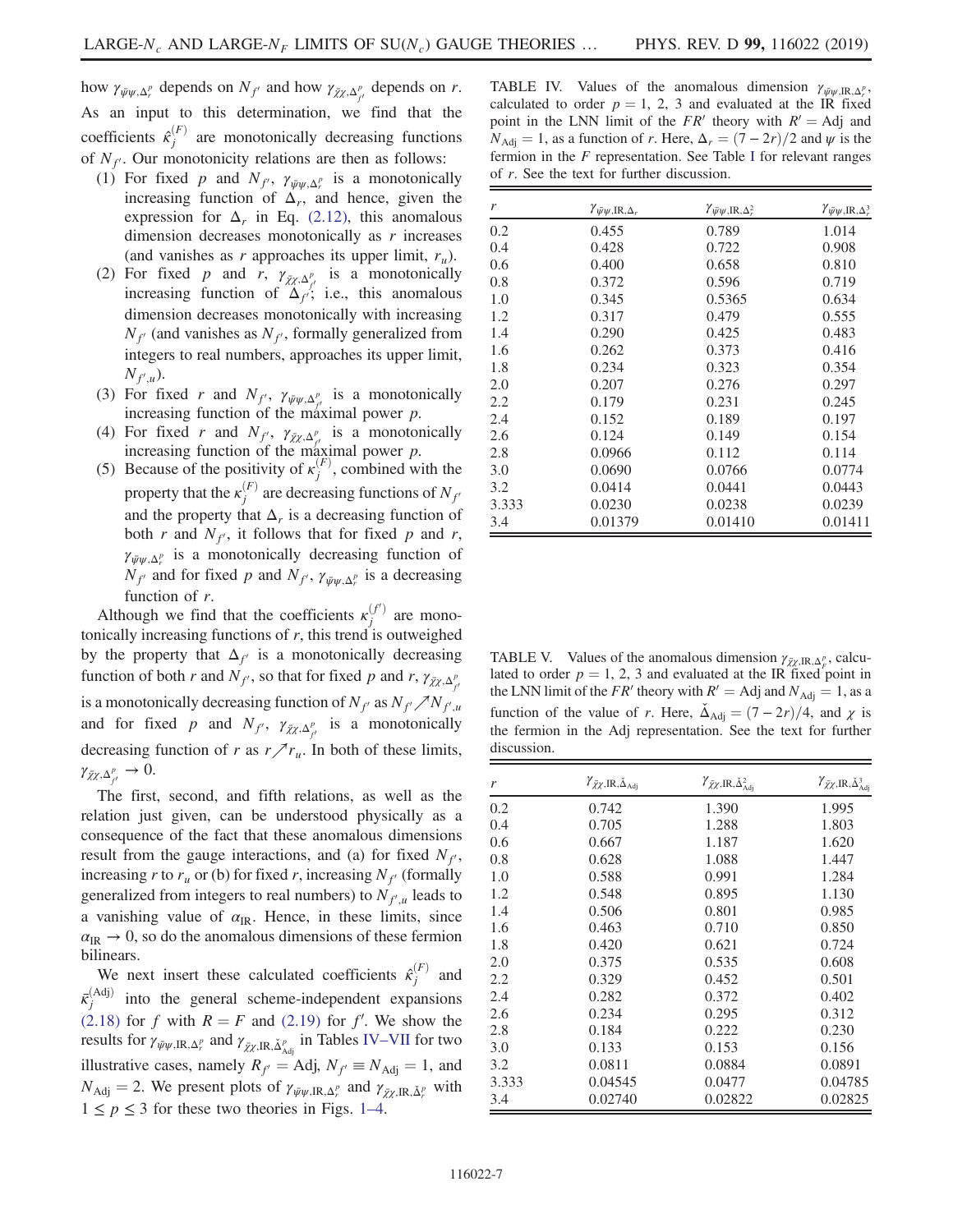TABLE VI. Values of the anomalous dimension  $\gamma_{\bar{\psi}\psi,IR,\Delta_r^p}$ , calculated to order  $p = 1, 2, 3$  and evaluated at the IR fixed point in the LNN limit of the  $FR'$  theory with  $R' = \text{Adj}$  and  $N_{\text{Adj}} = 2$ , as a function of r. Here,  $\Delta_r = (3 - 2r)/2$  and  $\psi$  is the fermion in the  $F$  representation. See Table [I](#page-5-3) for relevant ranges of r. See the text for further discussion.

| r   | $\gamma_{\bar{\psi}\psi, \text{IR}, \Delta_r}$ | $\gamma_{\bar{\psi}\psi,\mathrm{IR},\Delta_r^2}$ | $\gamma_{\bar{\psi}\psi,\mathrm{IR},\Delta_r^3}$ |
|-----|------------------------------------------------|--------------------------------------------------|--------------------------------------------------|
| 0.2 | 0.158                                          | 0.200                                            | 0.211                                            |
| 0.4 | 0.133                                          | 0.164                                            | 0.170                                            |
| 0.6 | 0.109                                          | 0.130                                            | 0.133                                            |
| 0.8 | 0.0848                                         | 0.0972                                           | 0.0989                                           |
| 1.0 | 0.0606                                         | 0.0669                                           | 0.0675                                           |
| 1.2 | 0.0364                                         | 0.0386                                           | 0.0388                                           |
| 1.4 | 0.0121                                         | 0.0124                                           | 0.0124                                           |

TABLE VII. Values of the anomalous dimension  $\gamma_{\bar{\chi}\chi,\mathrm{IR},\Delta_{\mathrm{Adj}}^p}$ calculated to order  $p = 1, 2, 3$  and evaluated at the IR fixed point in the LNN limit of the FR' theory with  $R' =$  Adj and  $N_{\text{Adj}} = 2$ , as a function of value of r. Here,  $\Delta_{\text{Adj}} = (3 - 2r)/4$ , and  $\chi$  is the fermion in the Adj representation. See the text for further discussion.

| r   | $\gamma_{\bar{\chi}\chi,IR,\Delta_{\rm Adi}}$ | $\gamma_{\bar{\chi}\chi, \mathrm{IR}, \check{\Delta}^2_{\mathrm{Adj}}}$ | $\gamma_{\bar{\chi}\chi,\mathrm{IR},\check{\Delta}^3_{\mathrm{Adj}}}$ |
|-----|-----------------------------------------------|-------------------------------------------------------------------------|-----------------------------------------------------------------------|
| 0.2 | 0.292                                         | 0.393                                                                   | 0.430                                                                 |
| 0.4 | 0.250                                         | 0.323                                                                   | 0.346                                                                 |
| 0.6 | 0.207                                         | 0.257                                                                   | 0.270                                                                 |
| 0.8 | 0.163                                         | 0.194                                                                   | 0.200                                                                 |
| 1.0 | 0.118                                         | 0.134                                                                   | 0.136                                                                 |
| 1.2 | 0.0714                                        | 0.0773                                                                  | 0.0779                                                                |
| 1.4 | 0.0241                                        | 0.0248                                                                  | 0.0248                                                                |

It is of interest to compare the values of  $\gamma_{\bar{\psi}\psi,IR,\Delta_r^p}$  and  $\gamma_{\bar{\chi}\chi,\mathrm{IR},\check{\Delta}_{\mathrm{Adi}}r^p}$  for  $r = 10/3$  with the results in the SU(3) theory with  $N_F = 10$ ,  $R_f =$  Adj, and  $N_f = 1$  given, respectively, in Tables V and VI of [\[1\]](#page-13-0). For that SU(3) theory one has  $r = 10/3$ . In that theory, for the successive truncations to progressively high order for the schemeindependent series for  $\gamma_{\bar{\psi}\psi,IR}$  we obtained  $\gamma_{\bar{\psi}\psi,IR,\Delta_F}$  = 0.0210,  $\gamma_{\bar{\psi}\psi, \text{IR}, \Delta_F^2} = 0.0218$ , and  $\gamma_{\bar{\psi}\psi, \text{IR}, \Delta_F^3} = 0.0218$ , as listed in Table V of [\[1\].](#page-13-0) The LNN values that we have listed for  $r = 10/3$  in Table [IV](#page-7-0) are close to these for each order of truncation. In the above-mentioned SU(3) theory with  $N_F = 10$ ,  $R_f =$ Adj, and  $N_f = 1$  we calculated  $\gamma_{\bar{\chi}\chi,\mathrm{IR},\Delta_F} = 0.0466, \quad \gamma_{\bar{\chi}\chi,\mathrm{IR},\Delta_F^2} = 0.0490, \quad \text{and} \quad \gamma_{\bar{\chi}\chi,\mathrm{IR},\Delta_F^3} = 0$ 0.0491, as listed in Table V of [\[1\].](#page-13-0) Again, the LNN values that we have listed for  $r = 10/3$  in Table [V](#page-7-1) are close to these for each order of truncation. This is in agreement with our general result that for even moderate values of  $N_c$  and  $N_F$  with  $N_F/N_c = r$ , and a given  $R_f$  and  $N_f$ , the resulting anomalous dimensions are approximately given by the LNN limit with these values of r,  $R_f$ , and  $N_f$ , since

<span id="page-8-0"></span>

FIG. 1. Plot of  $\gamma_{\bar{\psi}\psi,\mathrm{IR},F,\Delta_r^p}$  as a function of r in the FR' theory with  $R' = \text{Adj}$  and  $N_f \equiv N_{\text{Adj}} = 1$ . From bottom to top, the curves (with colors online) refer to  $\gamma_{\bar{\psi}\psi,IR,F,\Delta_r}$  (red),  $\gamma_{\bar{\psi}\psi,IR,F,\Delta_r}$ (green) and  $\gamma_{\bar{\psi}\psi,IR,F,\Delta_r^3}$  (blue).

correction terms to the LNN limit vanish rapidly, like  $1/N_c^2$ . As mentioned above, this was shown earlier for theories with fermions in a single representation of the gauge group, and our results here generalize this property to the LNN limit of the  $FR<sup>′</sup>$  theory.



FIG. 2. Plot of  $\gamma_{\bar{\psi}\psi,\mathrm{IR},F,\Delta_r^p}$  as a function of r in the FR' theory for the case  $R' =$  Adj and  $N_f \equiv N_{\text{Adj}} = 2$ . From bottom to top, the curves (with colors online) refer to  $\gamma_{\bar{\psi}\psi,IR,F,\Delta_r}$  (red),  $\gamma_{\bar{\psi}\psi,IR,F,\Delta_r}$ (green) and  $\gamma_{\bar{\psi}\psi,IR,F,\Delta_r^3}$  (blue).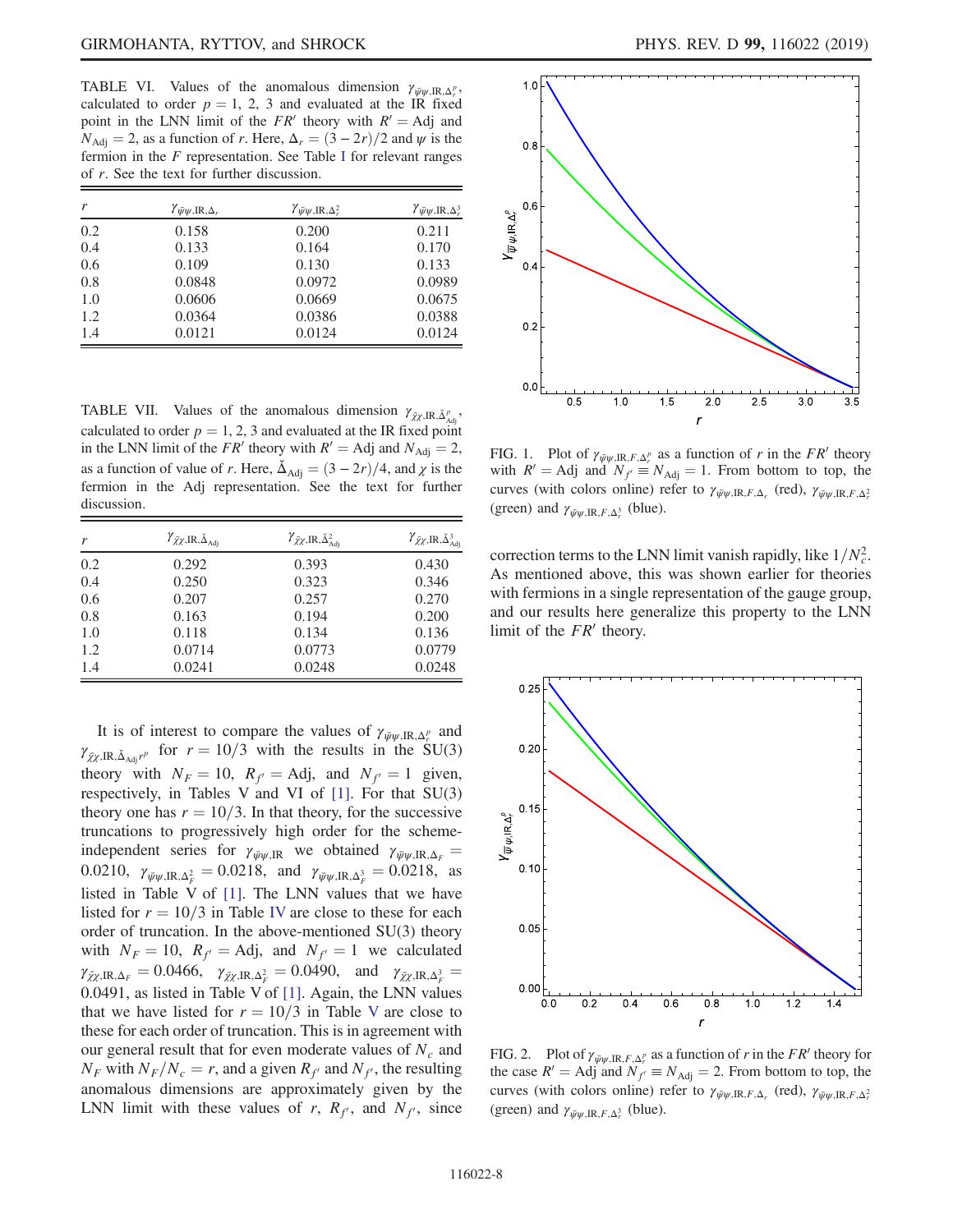

FIG. 3. Plot of  $\gamma_{\bar{\chi}\chi,\mathrm{IR},F,\Delta_{\text{Adj}}^p}$  as a function of r in the FR' theory or the case  $R' =$  Adj and  $N_{f'} \equiv N_{\text{Adj}} = 1$ . From bottom to top, the curves (with colors online) refer to  $\gamma_{\bar{\chi}\chi,IR,F,\check{\Delta}_{\text{Adj}}}$  (red),  $\gamma_{\bar{\chi}\chi,IR,F,\check{\Delta}^2_{\text{Adj}}}$ (green) and  $\gamma_{\bar{\chi}\chi,\mathrm{IR},F,\check{\Delta}^3_{\mathrm{Adj}}}$  (blue).

## <span id="page-9-0"></span>IV. LNN LIMIT FOR SCHEME-INDEPENDENT BETA FUNCTION COEFFICIENTS IN FR' THEORY

In the LNN limit, from [\[1\],](#page-13-0) we calculate

$$
\hat{d}_2 = \frac{2^4}{3^2 (25 + 4\lambda_{f'} N_{f'})},\tag{4.1}
$$

$$
\hat{d}_3 = \frac{2^5 \cdot 13}{3^3 (25 + 4\lambda_{f'} N_{f'})^2},\tag{4.2}
$$

and

$$
\hat{d}_4 = \frac{2^4}{3^5 (25 + 4\lambda_{f'} N_{f'})^5} [2(183391 - 330000\zeta_3) \n+ 2^4 (1151 + 1800\zeta_3) \lambda_{f'} N_{f'} \n+ 2^4 (-3161 + 3744\zeta_3) (\lambda_{f'} N_{f'})^2 \n+ 2^8 (-23 + 24\zeta_3) (\lambda_{f'} N_{f'})^3],
$$
\n(4.3)

where  $\zeta_s = \sum_{n=1}^{\infty} n^{-s}$  is the Riemann zeta function. For the  $\bar{d}_j$ , we find

$$
\bar{d}_2 = \frac{2^5 \lambda_{f'}^2}{3^2 (18 - r)},\tag{4.4}
$$

$$
\bar{d}_3 = \frac{2^{10} \lambda_{f'}^3}{3^3 (18 - r)^2},\tag{4.5}
$$

and

$$
\bar{d}_4 = \frac{2^3 \lambda_{f'}^4}{3^5 (18 - r)^5} [3^3 \cdot 46871 + 2^2 \cdot 3^4 (143 - 768 \zeta_3) r + 2^2 (-5153 + 6912 \zeta_3) r^2 + 2^5 (23 - 24 \zeta_3) r^3].
$$
\n(4.6)

We then substitute these results for  $\hat{d}_j$  and  $\bar{d}_j$  in Eqs. [\(2.33\)](#page-5-0) and [\(2.34\)](#page-5-1) with  $f' = \text{Adj}$ , respectively, to obtain the series expansions for  $\beta'_{IR}$  in the theory with  $R = F$  and  $R' = Adj$ .

We present our results using the two equivalent schemeindependent series expansions for  $\beta_{\rm IR}'$  in Tables [VIII](#page-10-0) and [IX](#page-10-1) for our illustrative FR' theories in the LNN limit with  $R_{f'} \equiv$  $R'$  = Adj and  $N_{\text{Adj}} = 1$  and  $N_{\text{Adj}} = 2$ , respectively, as a function of r. From left to right in these tables, the columns list  $r$  and the successively higher truncations of the series expansions, namely  $\beta'_{IR,\Delta_r^2}$ ,  $\beta'_{IR,\check{\Delta}_{Adj}^2}$ ,  $\beta'_{IR,\Delta_r^3}$ ,  $\beta'_{IR,\check{\Delta}_{Adj}^3}$ ,  $\beta'_{IR,\Delta_r^4}$ , and  $\beta'_{IR, \check{\Delta}^4_{\text{Adj}}}$ . We see that for a given order p of truncation, the alternate series expansion values  $\beta'_{IR,\Delta_r^p}$  and  $\beta'_{IR,\Delta_{\text{Adj}}^p}$ agree reasonably well with each other. This agreement improves as  $r$  increases. In Figs. [5](#page-10-2) and [6](#page-10-3) we present plots of the expansions of  $\beta_{\text{IR}}'$  in powers of  $\Delta_r$  and in powers of  $\Delta_{\text{Adj}}$  for these *FR'* theories with  $R' =$  Adj and  $N_{\text{Adj}} = 1, 2$ .



FIG. 4. Plot of  $\gamma_{\bar{Z}\chi,\mathrm{IR}, F, \check{\Delta}_{\mathrm{Adj}}^p}$  as a function of r in the FR' theory with  $R' = \text{Adj}$  and  $N_{f'} \equiv N_{\text{Adj}} = 2$ . From bottom to top, the curves (with colors online) refer to  $\gamma_{\bar{\chi}\chi,IR,F,\check{\Delta}_{\text{Adj}}}$  (red),  $\gamma_{\bar{\chi}\chi,IR,F,\check{\Delta}^2_{\text{Adj}}}$ (green) and  $\gamma_{\bar{\chi}\chi,\mathrm{IR},F,\check{\Delta}^3_{\mathrm{Adj}}}$  (blue).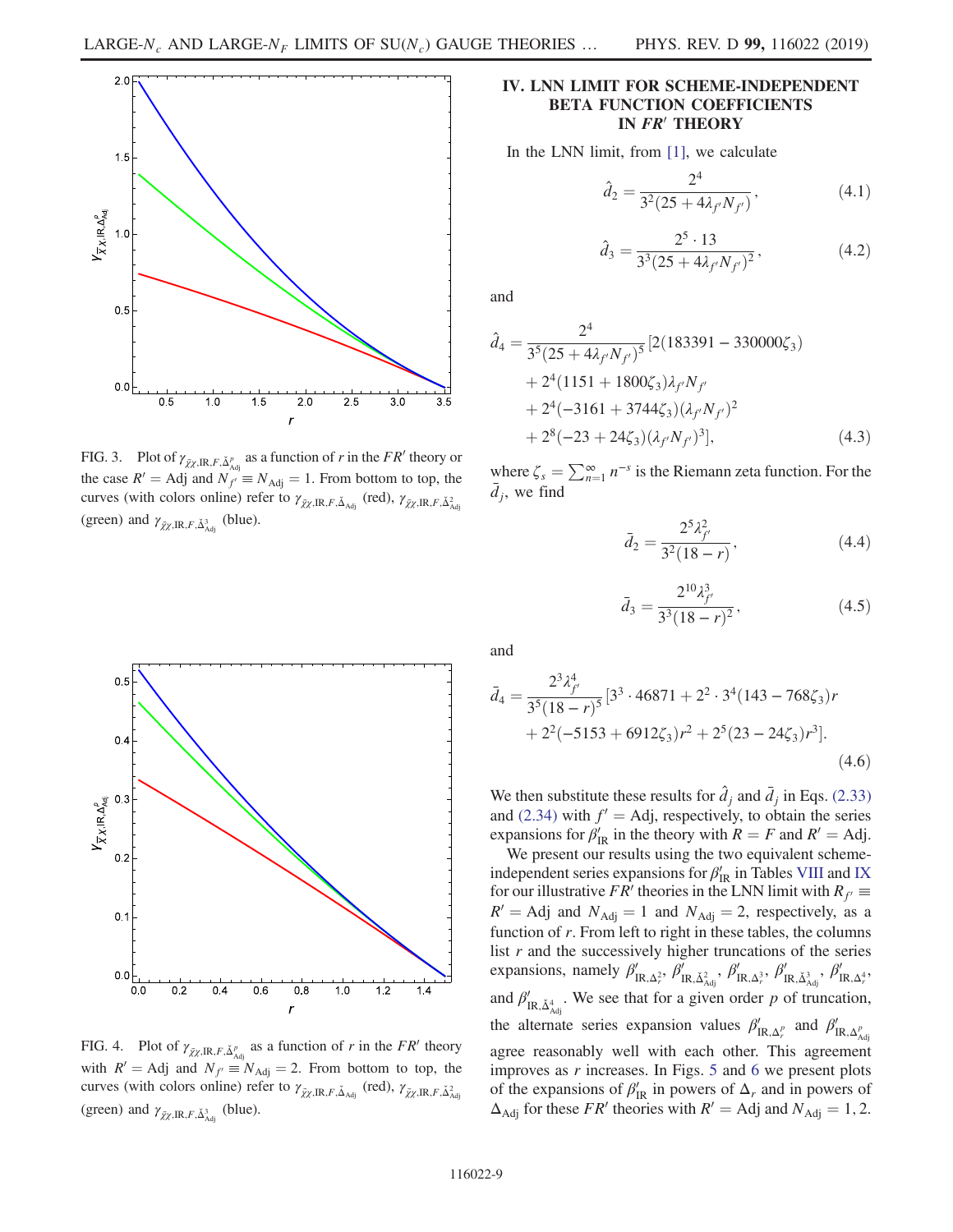<span id="page-10-0"></span>TABLE VIII. Values of  $\beta'_{IR}$  as calculated to order  $O(\Delta_r^p)$  via Eq. [\(2.33\),](#page-5-0) denoted  $\beta'_{IR,\Delta_r^p}$  and to order  $O(\check{\Delta}_{\text{Adj}}^p)$  via Eq. [\(2.34\),](#page-5-1) denoted  $\beta'_{IR, \Delta^p_{\text{Adj}}}$ , with  $p = 2, 3, 4$ , in the LNN limit of the FR' theory with  $R' = \text{Adj}$  and  $N_{\text{Adj}} = 1$ , as functions of r. Here  $\Delta_r = 2\tilde{\Delta}_{\text{Adj}} = (7 - 2r)/2$ . The notation *a*e-n means  $a \times 10^{-n}$ .

| r     | $\beta'_{\text{IR},\Delta_r^2}$ | $IR, \check{\Delta}^2_{\text{Adj}}$ | $\beta'_{\text{IR},\Delta_r^3}$ | $\beta'_{\text{IR},\check{\Delta}^3_{\text{Adj}}}$ | $\beta'_{\text{IR},\Delta_r^4}$ | $\beta'_{\text{IR},\check{\Delta}^4_{\text{Adj}}}$ |
|-------|---------------------------------|-------------------------------------|---------------------------------|----------------------------------------------------|---------------------------------|----------------------------------------------------|
| 0.2   | 0.668                           | 0.544                               | 1.326                           | 1.0815                                             | 1.192                           | 1.2475                                             |
| 0.4   | 0.589                           | 0.485                               | 1.135                           | 0.941                                              | 1.031                           | 1.0725                                             |
| 0.6   | 0.516                           | 0.430                               | 0.962                           | 0.8115                                             | 0.883                           | 0.9136                                             |
| 0.8   | 0.447                           | 0.377                               | 0.807                           | 0.692                                              | 0.748                           | 0.770                                              |
| 1.0   | 0.383                           | 0.327                               | 0.669                           | 0.583                                              | 0.625                           | 0.641                                              |
| 1.2   | 0.324                           | 0.280                               | 0.547                           | 0.484                                              | 0.516                           | 0.526                                              |
| 1.4   | 0.270                           | 0.236                               | 0.440                           | 0.395                                              | 0.418                           | 0.425                                              |
| 1.6   | 0.221                           | 0.196                               | 0.347                           | 0.317                                              | 0.332                           | 0.337                                              |
| 1.8   | 0.177                           | 0.159                               | 0.267                           | 0.247                                              | 0.258                           | 0.260                                              |
| 2.0   | 0.138                           | 0.125                               | 0.200                           | 0.1875                                             | 0.194                           | 0.1955                                             |
| 2.2   | 0.104                           | 0.0951                              | 0.144                           | 0.137                                              | 0.141                           | 0.141                                              |
| 2.4   | 0.0742                          | 0.0689                              | 0.0986                          | 0.0949                                             | 0.0969                          | 0.09725                                            |
| 2.6   | 0.0497                          | 0.04675                             | 0.0630                          | 0.0613                                             | 0.0623                          | 0.0624                                             |
| 2.8   | 0.0300                          | 0.0287                              | 0.0363                          | 0.0357                                             | 0.03605                         | 0.0361                                             |
| 3.0   | 0.0153                          | 0.0148                              | 0.0176                          | 0.0174                                             | 0.0175                          | 0.01755                                            |
| 3.2   | $0.552e-2$                      | $0.5405e-2$                         | $0.601e-2$                      | $0.599e-2$                                         | $0.600e-2$                      | $0.600e-3$                                         |
| 3.333 | 1.70e-3                         | 1.68e-3                             | 1.79e-3                         | 1.79e-3                                            | 1.79e-3                         | $1.79e-3$                                          |
| 3.4   | $0.613e-3$                      | $0.609e-3$                          | $0.631e-3$                      | $0.631e-3$                                         | $0.631e-3$                      | $0.631e-3$                                         |

<span id="page-10-1"></span>TABLE IX. Values of  $\beta'_{IR}$  as calculated to order  $O(\Delta_r^p)$  via Eq. [\(2.33\),](#page-5-0) denoted  $\beta'_{IR,\Delta_r^p}$  and to order  $O(\Delta_{\text{Adj}}^p)$  via Eq. [\(2.34\),](#page-5-1) denoted  $\beta'_{IR,\Delta_{\text{Adj}}}$ , with  $p = 2, 3, 4$ , in the LNN limit of the FR' theory with  $R' = \text{Adj}$  and  $N_{\text{Adj}} = 2$ , as functions of r. Here  $\Delta_r = 2\Delta_{\text{Adj}} = (3 - 2r)/2$ . The notation ae-n means  $a \times 10^{-n}$ .

| $\mathcal{V}$ | $\beta'_{\text{IR},\Delta_r^2}$ | $\beta'_{\text{IR},\check{\Delta}^2_{\text{Adj}}}$ | $\beta'_{\text{IR},\Delta_r^3}$         | $\beta'_{\text{IR},\check{\Delta}^3_{\text{Adj}}}$ | $\beta'_{\text{IR},\Delta_r^4}$ | $\beta'_{\text{IR},\check{\Delta}^4_{\text{Adj}}}$ |
|---------------|---------------------------------|----------------------------------------------------|-----------------------------------------|----------------------------------------------------|---------------------------------|----------------------------------------------------|
| 0.2           | 0.0910                          | 0.0844                                             | 0.122                                   | 0.117                                              | 0.121                           | 0.121                                              |
| 0.4           | 0.0652                          | 0.0611                                             | 0.0840                                  | 0.0815                                             | 0.0835                          | 0.0836                                             |
| 0.6           | 0.0436                          | 0.0414                                             | 0.05395                                 | 0.0528                                             | 0.0537                          | 0.0537                                             |
| 0.8           | 0.0264                          | 0.0253                                             | 0.03125                                 | 0.0308                                             | 0.0312                          | 0.0312                                             |
| 1.0           | 0.0135                          | 0.0131                                             | 0.0152                                  | 0.0151                                             | 0.0152                          | 0.0152                                             |
| 1.2.          |                                 | $0.485e-2$ $0.476e-2$                              | $0.523e-2$                              | $0.522e-2$                                         | $0.523e-2$                      | $0.523e-2$                                         |
|               |                                 |                                                    | 1.4 0.539e-3 0.535e-3 0.553e-3 0.553e-3 |                                                    | $0.0553e-3$                     | $0.553e-3$                                         |

As before for the anomalous dimensions of fermion bilinears, it is of interest to compare these results in the LNN limit with the results from Ref. [\[1\]](#page-13-0) for specific values of  $N_c$  and  $N_F$ . Again, we pick  $N_c = 3$  and  $N_F = 10$ , for which the appropriate comparison is with the LNN values with  $r = 10/3$ . We can compare these with the values that we obtain in the LNN limit for the case  $N_{\text{Adj}} = 1$  (for  $N_{\text{Adj}} = 2$ , this value of r exceeds  $r_u = 3/2$ ). The values in the six columns of Table [VIII](#page-10-0) for  $r = 10/3$  are  $1.70 \times 10^{-3}$ ,  $1.68 \times 10^{-3}$ ,  $1.79 \times 10^{-3}$ ,  $1.79 \times 10^{-3}$ ,  $1.79 \times 10^{-3}$ , and  $1.79 \times 10^{-3}$ , to be compared with the values in the

<span id="page-10-2"></span>

FIG. 5. Plots of  $\beta_{\text{IR}}'$ , as calculated with the expansion [\(2.29\)](#page-4-2) (solid curves) and [\(2.30\)](#page-4-3) (dashed curves) with  $p = 2, 3, 4$ , as a function of r in the FR' theory with  $R' =$  Adj and  $N_{f'} \equiv N_{\text{Adj}} = 1$ . The curves (with colors online) are as follows:  $\beta'_{IR,\Delta_r^2}$  (solid red),  $\beta'_{IR,\Delta_{\text{Adj}}^2}$ (dashed red),  $\beta'_{IR,A^3_r}$  (solid green),  $\beta'_{IR,\check{\Delta}^3_{A\check{d}}_j}$  (dashed green),  $\beta'_{IR,A^3_r}$ (solid blue), and  $\beta'_{IR,\check{\Delta}^4_{Adj}}$  (dashed blue).

<span id="page-10-3"></span>

FIG. 6. Plots of  $\beta_{IR}$  as calculated with the expansion [\(2.29\)](#page-4-2) (solid curves) and [\(2.30\)](#page-4-3) (dashed curves) with  $p = 2, 3, 4$ , as a function of r in the FR' theory with  $R' =$  Adj and  $N_{f'} \equiv N_{\text{Adj}} = 2$ . The curves (with colors online) are as follows:  $\beta'_{IR,A_r^2}$  (solid red),  $\beta'_{IR,\Delta_{\text{Adj}}^2}$ (dashed red),  $\beta'_{IR,A_r^3}$  (solid green),  $\beta'_{IR,\tilde{\Delta}_{Adj}^3}$  (dashed green),  $\beta'_{IR,A_r^3}$ (solid blue), and  $\beta'_{IR,\check{\Delta}^4_{Adj}}$  (dashed blue).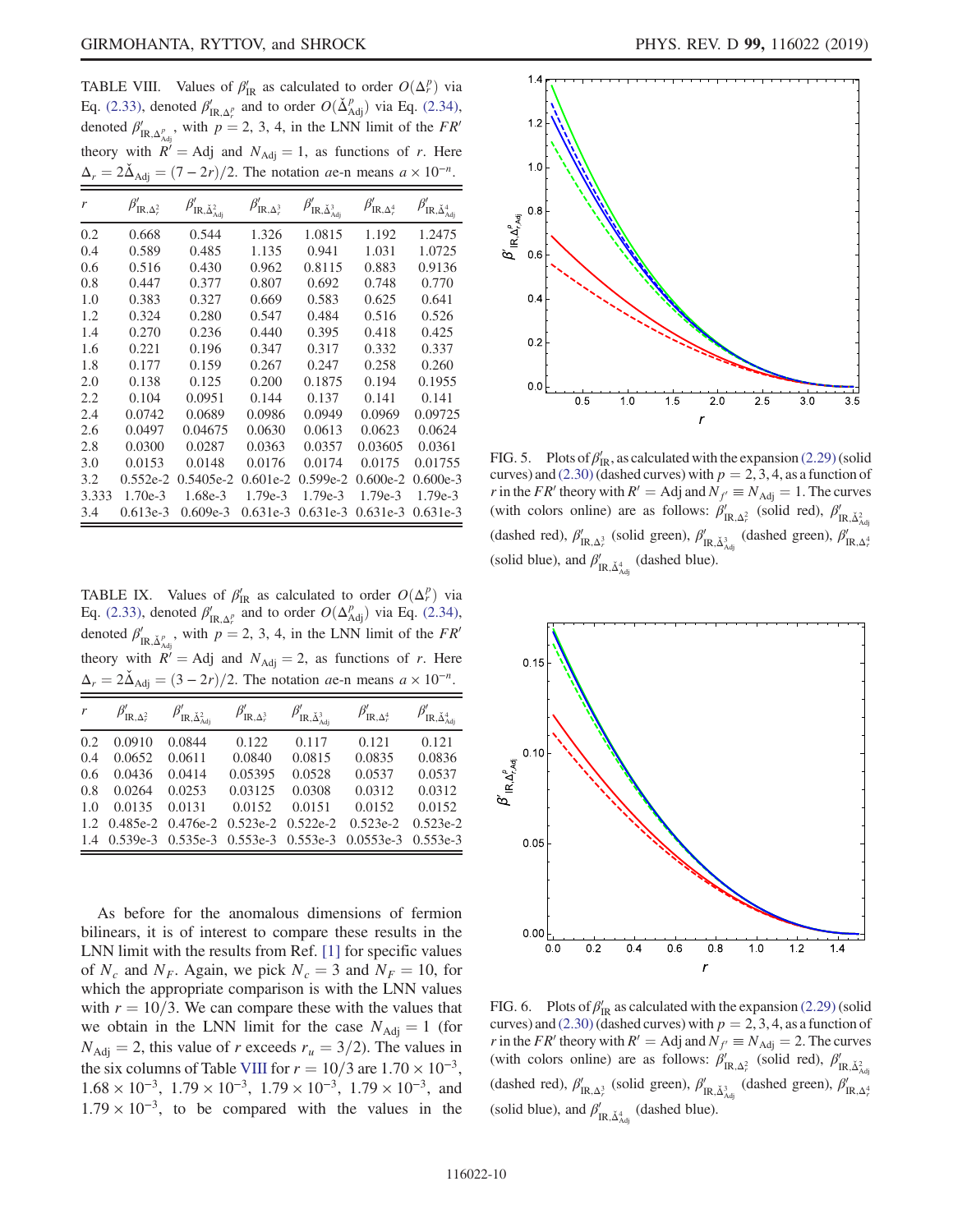corresponding six columns of Table IX of Ref. [\[1\]](#page-13-0), namely  $1.75 \times 10^{-3}$ ,  $1.73 \times 10^{-3}$ ,  $1.84 \times 10^{-3}$ ,  $1.83 \times 10^{-3}$ ,  $1.84 \times 10^{-3}$ , and  $1.84 \times 10^{-3}$ . One sees that for each entry in the respective columns of Table [VIII](#page-10-0) and the corresponding Table IX in Ref. [\[1\]](#page-13-0) the results are similar. As before, this shows the usefulness of the calculations in the LNN limit, since they approximately reproduce values of  $\beta'$ to a given order of truncation in the scheme-independent series expansions in an  $SU(N_c)$  theory with  $N_F$  fermions in the fundamental representation with  $N_F/N_c$  equal to r. As was the case for the  $\hat{\kappa}_j^{(F)}$  and  $\bar{\kappa}_j^{(f')}$ , for large but finite  $N_f$  and  $N_c$ , the approach to the LNN limit is rapid for the  $\hat{d}_j$  and  $\bar{d}_j$ , since the subdominant terms again vanish like  $1/N_c^2$ .

### V. AT THEORY

<span id="page-11-0"></span>In this section we analyze the large- $N_c$  limit of the AT theory, i.e., a theory in which both the  $f$  and  $f'$  fermions are in two-index representations of  $SU(N_c)$ . For finite  $N_c$ , there are two types of AT theories, namely one with  $R_f \equiv$  $R = \text{Adj}$  and  $R_f \equiv R' = S_2$  and one with  $R_f \equiv R = \text{Adj}$ and  $R_f \equiv R' = A_2$ . Since the S<sub>2</sub> and A<sub>2</sub> representations have the same large- $N_c$  behavior, the  $N_c \rightarrow \infty$  limits of both of these theories are the same, with  $(R, R') =$  $(Adj, T_2)$ , where, as above,  $T_2$  stands for either  $S_2$  or  $A_2$ . This is the reason for our designation of these as the  $AT$ theory. The fermions in the adjoint and  $T_2$  representations are denoted  $\psi$  and  $\chi$ .

# A. Relevant interval of  $N_{\text{Adj}}$  and  $N_{T_2}$  for AT theory

In the  $N_c \rightarrow \infty$  limit of the AT theory, the asymptotic freedom condition [\(2.1\)](#page-3-0) reads

$$
2N_{\text{Adj}} + N_{T_2} < \frac{11}{2}.\tag{5.1}
$$

Hence, for a given value of  $N_{\text{Adj}}$ ,  $N_{T_2}$  must be less than the upper bound  $N_{T_2,u} = (11/2) - 2N_{\text{Adj}}$ , and for a given value of  $N_{T_2}$ ,  $N_{\text{Adj}}$  must be less than the upper bound  $N_{\text{Adi},u} = (11/4) - N_{T_2}/2$ . Let us envision the theories as being specified by a point in the first quadrant, with the horizontal axis being  $N_{\text{Adj}}$  and the vertical axis being  $N_{T_2}$ . The upper boundary of the conformal regime is defined by the line segment  $N_{\text{Adj}} + (N_{T_2}/2) = 11/4$ . This line segment has slope

$$
\frac{dN_{T_2}}{dN_{\text{Adj}}} = -2. \tag{5.2}
$$

<span id="page-11-1"></span>The expansion variables for the scheme-independent series expansions in the AT theory are

$$
\tilde{\Delta}_{\text{Adj}} = N_{\text{Adj},u} - N_{\text{Adj}} \n= \frac{11 - 2(2N_{\text{Adj}} + N_{T_2})}{4}
$$
\n(5.3)

<span id="page-11-2"></span>and

$$
\tilde{\Delta}_{T_2} = N_{T_2, u} - N_{T_2}
$$
  
= 
$$
\frac{11 - 2(2N_{\text{Adj}} + N_{T_2})}{2},
$$
 (5.4)

<span id="page-11-4"></span>where the  $\dot{\Delta}$  notation signifies that we have taken the  $N_c \rightarrow \infty$  limit. Thus,

$$
\check{\Delta}_{T_2} = 2\check{\Delta}_{\text{Adj}}.\tag{5.5}
$$

As is evident from Eqs. [\(5.3\)](#page-11-1) and [\(5.4\)](#page-11-2),  $\Delta_{T_2}$  and  $\Delta_{\text{Adj}}$ depend on  $N_{\text{Adj}}$  and  $N_{T_2}$  only through the combination  $2N_{\text{Adj}} + N_{T_2}$ .

<span id="page-11-3"></span>The condition that the two-loop beta function should have an IR zero is

$$
2N_{\text{Adj}} + N_{T_2} > \frac{17}{8}.\tag{5.6}
$$

The lower boundary of the region where the condition [\(5.6\)](#page-11-3) is satisfied is the line segment  $2N_{\text{Adj}} + N_{T_2} = 17/8$  in the first quadrant. This line segment has the same slope of  $-2$ as the upper boundary. The region  $I_{IRZ}$  is thus given by

$$
I_{\rm IRZ}: \frac{17}{8} < 2N_{\rm Adj} + N_{T_2} < \frac{11}{2}.\tag{5.7}
$$

For  $N_{\text{Adj}}$  and  $N_{\text{T}_2}$  in the IRZ region, the two-loop (2 $\ell$ ) rescaled beta function  $\beta_{\xi,2\ell}$  has an IR zero at

$$
\xi_{\text{IR},2\ell} = \frac{2\pi [11 - 2(2N_{\text{Adj}} + N_{T_2})]}{8(2N_{\text{Adj}} + N_{T_2}) - 17}.
$$
 (5.8)

Note that the upper and lower boundaries of the IRZ regime, the values of  $\Delta_{T_2}$  and  $\Delta_{\text{Adj}}$ , and the value of  $\xi_{\text{IR},2\ell}$ depend on  $N_{\text{Adj}}$  and  $N_{T_2}$  only via the combination  $2N_{\text{Adj}} + N_{T_2}$ . We will assume that  $N_{\text{Adj}}$  and  $N_{T_2}$  are such that the theory has an IR zero in the conformal regime.

# B.  $\gamma_{\text{Adj}}$  and  $\gamma_T$ , in the AT theory

In the  $AT$  theory, the coefficients of both types of fermions have finite large- $N_c$  limits. We denote  $\kappa_j^{(f)} \equiv$  $\kappa^{(Adj)}$  and  $\kappa_j^{(f')} \equiv \kappa^{(T_2)}$ . With  $R_2$  standing for any of the three two-index representations Adj,  $S_2$ , and  $A_2$ , we define

$$
\check{\kappa}_j^{(R_2)} = \lim_{N_c \to \infty} \kappa_j^{(R_2)} \quad \text{for } R_2,
$$
\n(5.9)

so that

$$
\gamma_{\bar{\psi}\psi,\mathrm{IR}} = \sum_{j=1}^{\infty} \check{\kappa}_j^{(\mathrm{Adj})} \check{\Delta}_{\mathrm{Adj}}^j \tag{5.10}
$$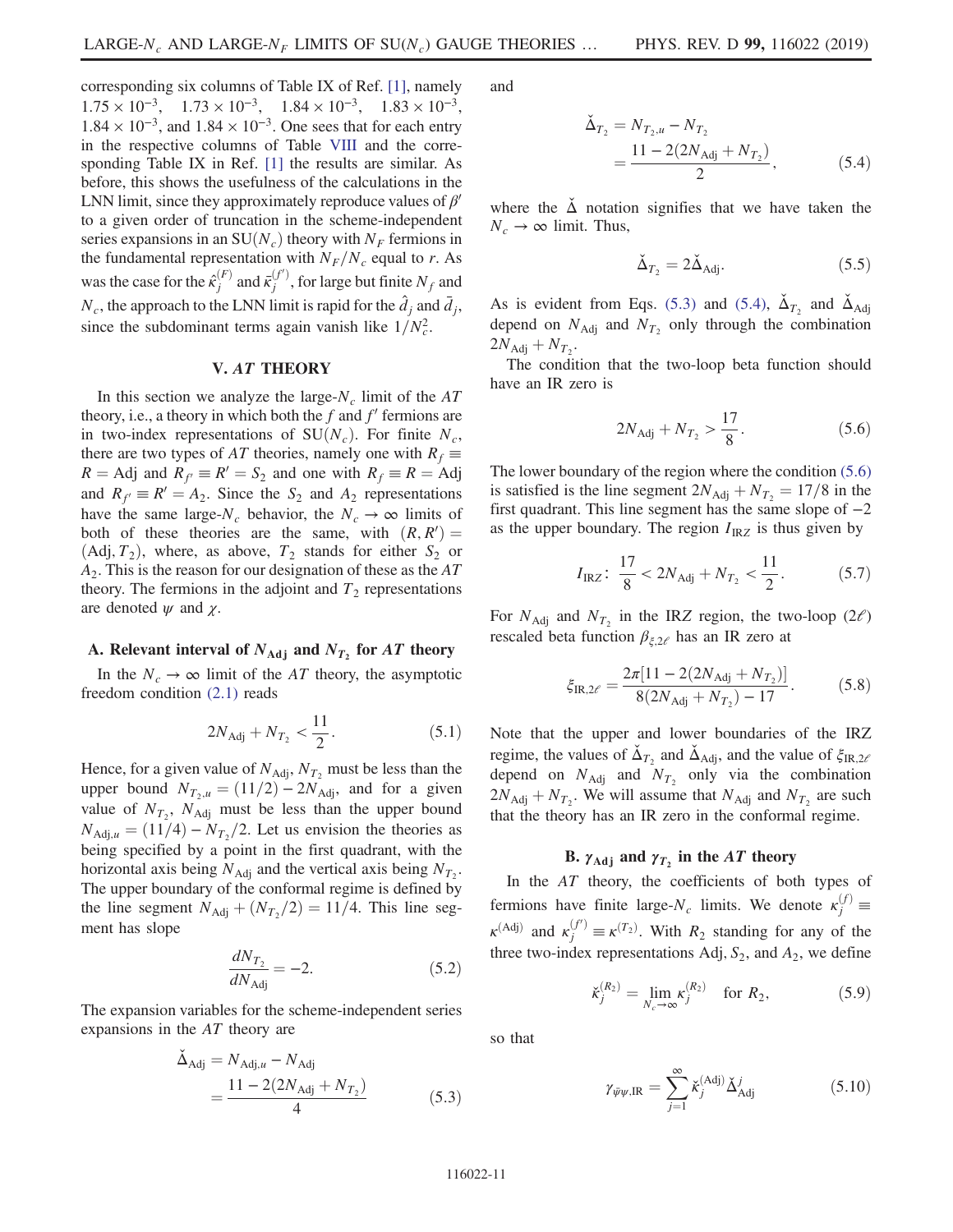and

$$
\gamma_{\bar{\chi}\chi,\mathrm{IR}} = \sum_{j=1}^{\infty} \check{\kappa}_j^{(T_2)} \check{\Delta}_{T_2}^j.
$$
 (5.11)

<span id="page-12-0"></span>We find that for the  $\kappa_i$  coefficients that we have calculated,

$$
\check{\kappa}_j^{(T_2)} = \left(\frac{\lambda_{T_2}}{\lambda_{\text{Adj}}}\right)^j \check{\kappa}_j^{(\text{Adj})}
$$

$$
= 2^{-j} \check{\kappa}_j^{(\text{Adj})}.
$$
(5.12)

<span id="page-12-3"></span>From [\[1\]](#page-13-0), we have

$$
\check{\kappa}_1^{(\text{Adj})} = 2\check{\kappa}_1^{(T_2)} = \frac{2^2}{3^2} = 0.444444, \tag{5.13}
$$

$$
\check{\kappa}_2^{\text{(Adj)}} = 2^2 \check{\kappa}_2^{\text{(T_2)}} = \frac{341}{2 \cdot 3^6} = 0.233882,\qquad(5.14)
$$

$$
\check{\kappa}_3^{\text{(Adj)}} = 2^3 \check{\kappa}_3^{\text{(T_2)}} = \frac{61873}{2^3 \cdot 3^{10}} = 0.130978. \quad (5.15)
$$

<span id="page-12-4"></span>The large- $N_c$  limit for these coefficients in a theory with a single fermion representation  $R = Adj$  was previously considered in Ref. [\[4\]](#page-13-3), and the  $\check{\kappa}_j^{\text{(Adj)}}$ ,  $j = 1, 2, 3$  agree with Eqs. (6.18)–(6.21) in that paper.

<span id="page-12-1"></span>Combining the relation  $\tilde{\Delta}_{T_2} = 2 \tilde{\Delta}_{\text{Adj}}$  from Eq. [\(5.5\)](#page-11-4) with the relation  $\check{\kappa}_j^{(T_2)} = 2^{-j} \check{\kappa}_j^{(\text{Adj})}$  from Eq. [\(5.12\)](#page-12-0), we derive an interesting symmetry property, namely that, for all the orders  $p = 1, 2, 3$  that we have calculated,

$$
\gamma_{\bar{\psi}\psi,\mathrm{IR},\check{\Delta}^p_{\mathrm{Adj}}} = \gamma_{\bar{\chi}\chi,\mathrm{IR},\check{\Delta}^p_{T_2}}.\tag{5.16}
$$

That is, for the  $\psi$  field in the Adj representation and the  $\chi$ field in either the  $S_2$  or  $A_2$  representation, the  $N_c \rightarrow \infty$ limits of the scheme-independent series expansions for the anomalous dimensions of the corresponding bilinear operators,  $\gamma_{\bar{\psi}\psi,IR}$  and  $\gamma_{\bar{\chi}\chi,IR}$ , are equal to each other at each order that we have calculated. Furthermore, since the only dependence on  $N_{\text{Adj}}$  and  $N_{T_2}$  enters via the combination  $2N_{\text{Adj}} + N_{T_2}$ , the anomalous dimensions in Eq. [\(5.16\)](#page-12-1) also depend on  $N_{\text{Adj}}$  and  $N_{\text{T}_2}$  only through the combination  $2N_{\text{Adj}} + N_{T_2}$ . In Table [X](#page-12-2) we list values of  $\gamma_{\bar{\psi}\psi,\text{IR},\Delta_{\text{Adj}}^p} =$  $\gamma_{\bar{\chi}\chi,\mathrm{IR},\Delta_{T_2}^p}$  for  $p=1, 2, 3$  in the AT theory for some

<span id="page-12-2"></span>TABLE X. Values of the anomalous dimension  $\gamma_{\bar{\psi}\psi,IR,\Delta_{\text{Adj}}^p} =$  $\gamma_{\bar{\chi}\chi,\mathrm{IR},\tilde{\Delta}_{T_2}^p}$ , calculated to order  $p = 1, 2, 3$  and evaluated at the IR fixed point in the AT theory for illustrative values of  $N_{\text{Adj}}$  and  $N_{T_2}$ . The respective entries are identical for the  $(N_{\text{Adj}}, N_{T_2}) =$  $(1, 3)$  and  $(2, 1)$ , and hence the latter are not shown.

|  | $N_{\rm Adj} \quad N_{T_2} \quad 2N_{\rm Adj} + N_{T_2} \quad \gamma_{\bar\psi\psi, \rm IR, \check\Delta_{\rm Adj}} \quad \gamma_{\bar\psi\psi, \rm IR, \check\Delta_{\rm Adj}^2} \quad \gamma_{\bar\psi\psi, \rm IR, \check\Delta_{\rm Adj}^3}$ |       |       |       |
|--|--------------------------------------------------------------------------------------------------------------------------------------------------------------------------------------------------------------------------------------------------|-------|-------|-------|
|  |                                                                                                                                                                                                                                                  | 0.333 | 0.465 | 0.520 |
|  |                                                                                                                                                                                                                                                  | 0.111 | 0.126 | 0.128 |

illustrative values of  $N_{\text{Adj}}$  and  $N_{T_2}$ . As an example of the dependence on  $2N_{\rm Adj}+N_{T_2}$ , the values of  $\gamma_{\bar\psi\psi ,\mathrm{IR},\check\Delta^p_{\rm Adj}}$  for the theories with  $(N_{\text{Adj}}, N_{T_2}) = (1, 3)$  and  $(N_{\text{Adj}}, N_{T_2}) =$  $(2, 1)$  are the same.

It is of interest to consider the correction terms to the  $N_c \rightarrow \infty$  limit in this theory. The coefficients  $\kappa_j^{\text{(Adj)}}$  with  $j = 1, 2$  are independent of  $N_c$  and hence are equal to their  $N_c \rightarrow \infty$  limits  $\check{\kappa}_j^{\text{(Adj)}}$  with  $j = 1, 2$ . For  $\kappa_3^{\text{(Adj)}}$ , in a theory with fermions in only a single representation,  $R = Adj$ , we recall that [see Eq. (6.20) in [\[4\]](#page-13-3)]

$$
\kappa_3^{\text{(Adj)}} = \frac{61873 - 42624N_c^{-2}}{2^3 \cdot 3^{10}} \text{ (one fermion rep.),} \quad (5.17)
$$

so the correction term to the  $N_c \rightarrow \infty$  limit is proportional to  $1/N_c^2$ . In contrast, we find that the corrections to the  $N_c \rightarrow \infty$  limits [\(5.13\)](#page-12-3)–[\(5.15\)](#page-12-4) in the AT theory involve terms proportional to  $1/N_c$  rather than  $1/N_c^2$ . Consequently, the approach to the  $N_c = \infty$  limit in the AT theory is slower than the approach to the LNN limit in the  $FR'$  theory, since in the latter case the correction terms are proportional to  $1/N_c^2$ .

# C.  $\beta'_{IR}$  series expansions in the AT theory

In the  $N_c \rightarrow \infty$  limit of the AT theory, the coefficients  $d_i$ and  $\tilde{d}_j$  in the scheme-independent series expansions for  $\beta_{\text{IR}}'$ are finite. In accord with our labeling convention that  $R_f$  = Adj and  $R_{f'} = T_2$ , we denote  $d_j \equiv d_j^{\text{(Adj)}}$  and  $\tilde{d}_j \equiv d_j^{\text{(T_2)}}$ and define

$$
\check{d}_j^{(\text{Adj})} = \lim_{N_c \to \infty} d_j^{(\text{Adj})} \tag{5.18}
$$

and

$$
\check{d}_j^{(T_2)} = \lim_{N_c \to \infty} d_j^{(T_2)},\tag{5.19}
$$

so that in this  $N_c \rightarrow \infty$  limit, the two equivalent schemeindependent expansions for  $\beta_{\text{IR}}'$  are

$$
\beta'_{IR} = \sum_{j=2}^{\infty} \check{d}_j^{(Adj)} \check{\Delta}_{Adj}^j \tag{5.20}
$$

and

$$
\beta'_{IR} = \sum_{j=2}^{\infty} \check{d}_j^{(T_2)} \check{\Delta}_{T_2}^j.
$$
 (5.21)

<span id="page-12-5"></span>For the cases  $j = 2, 3, 4$  that we have calculated, we find

$$
\check{d}_j^{(T_2)} = \left(\frac{\lambda_{T_2}}{\lambda_{\text{Adj}}}\right)^j \check{d}_j^{(\text{Adj})}
$$

$$
= 2^{-j} \check{d}_j^{(\text{Adj})}.
$$
(5.22)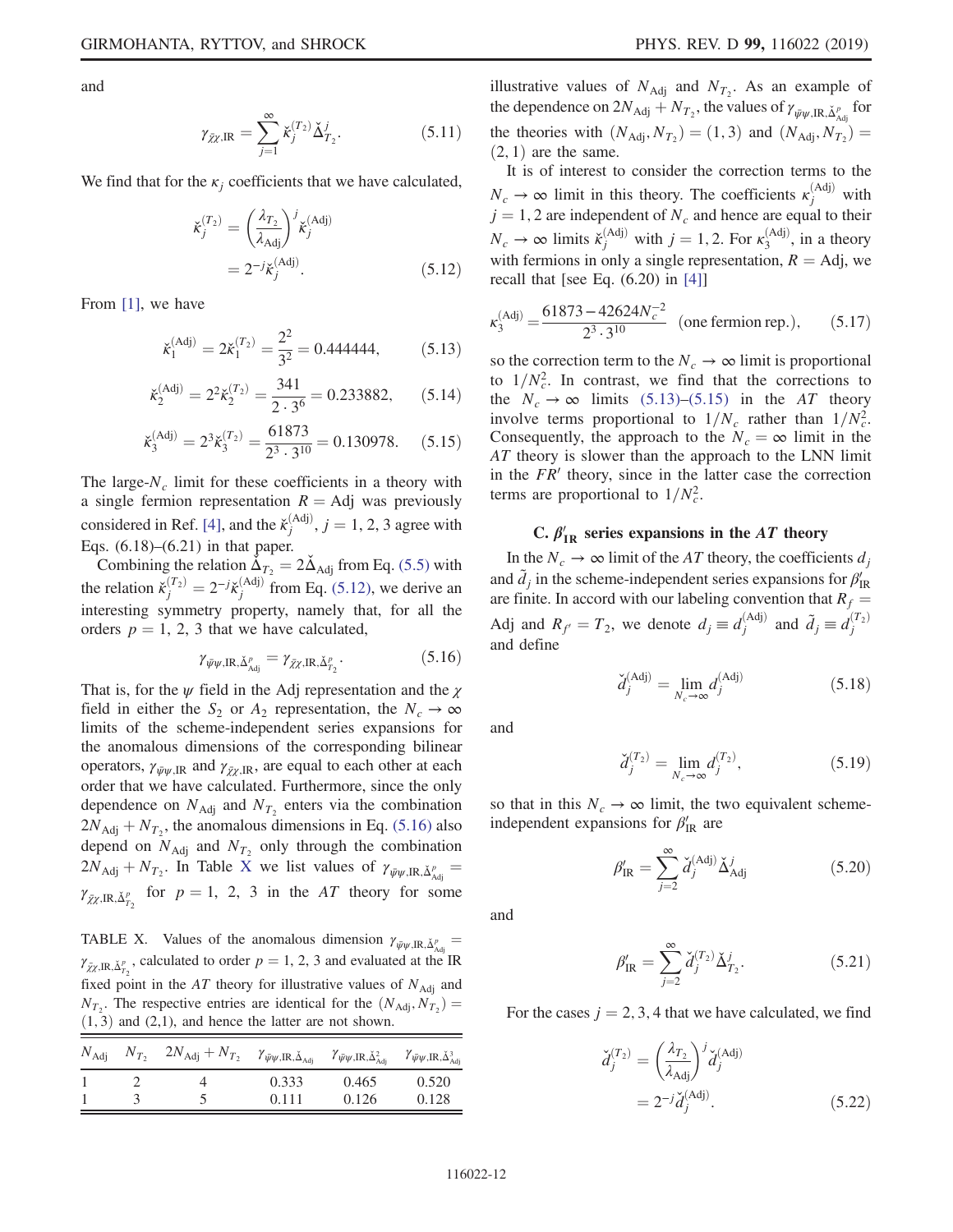<span id="page-13-5"></span>TABLE XI. Values of  $\beta'_{IR}$  as calculated to order  $O(\check{\Delta}^p_{Adj})$ , denoted  $\beta'_{\text{IR},\check{\Delta}^p_{\text{Adj}}}$  and to order  $O(\check{\Delta}^p_{T_2})$ , denoted  $\beta'_{\text{IR},\check{\Delta}^p_{T_2}}$ , with  $p = 2$ , 3, 4, in the AT theory for illustrative values of  $N_{\text{Adj}}$ and  $N_{T_2}$ . As discussed in the text,  $\beta'_{IR,\check{\Delta}^p_{\text{Adj}}}= \beta'_{IR,\check{\Delta}^p_{T_2}}$ , so we denote these as  $\beta'_{IR, \check{\Delta}_{R_2}^p}$ , where  $R_2$  stands for either Adj or  $T_2$ . The respective entries are identical for the  $(N_{\text{Adj}}, N_{T_2}) = (1, 3)$  and (2,1), and hence the latter are not shown.

| $N_{\rm Adj}$ | $N_{T_2}$ | $2N_{\text{Adj}} + N_{T_2}$ | $\beta'_{\text{IR},\check{\Delta}_{R_2}^2}$ | $\beta'_{\text{IR},\check{\Delta}_{R_2}^3}$ | $P_{\text{IR},\check{\Delta}_{R_2}^4}$ |
|---------------|-----------|-----------------------------|---------------------------------------------|---------------------------------------------|----------------------------------------|
|               |           |                             | 0.111                                       | 0.1605                                      | 0.1675                                 |
|               |           |                             | 0.0123                                      | 0.0142                                      | 0.0143                                 |

We calculate

$$
\check{d}_2^{(\text{Adj})} = 2^2 \check{d}_2^{(T_2)} = \frac{2^4}{3^4} = 0.197531,\tag{5.23}
$$

$$
\check{d}_3^{(\text{Adj})} = 2^3 \check{d}_3^{(T_2)} = \frac{2^8}{3^7} = 0.117055, \quad (5.24)
$$

$$
\check{d}_4^{(\text{Adj})} = 2^4 \check{d}_4^{(T_2)} = \frac{46871}{2^2 \cdot 3^{12}} = 0.0220490. \tag{5.25}
$$

Again, combining the relation  $\Delta_{T_2} = 2\Delta_{\text{Adj}}$  from Eq. [\(5.5\)](#page-11-4) with the relation  $\check{d}_j^{(T_2)} = 2^{-j} \check{d}_j^{(\text{Adj})}$  from Eq. [\(5.22\)](#page-12-5), we find a second symmetry property characterizing the  $N_c \rightarrow \infty$ limit of the AT theory, namely that, for all the orders  $p =$ 1; 2; 3 that we have calculated,

$$
\beta'_{\text{IR},\check{\Delta}^p_{\text{Adj}}} = \beta'_{\text{IR},\check{\Delta}^p_{T_2}}.\tag{5.26}
$$

We thus write these as  $\beta'_{IR,\check{\Delta}^p_{R_2}}$ , where  $R_2$  stands for either Adj or  $T_2$ . As discussed in [\[1\]](#page-13-0), these two schemeindependent expansions for  $\beta'_{IR}$  are equivalent, and here they are actually identically equal to each order that we have calculated. As was the case with the anomalous dimensions of the fermion bilinears, since the only dependence on  $N_{\text{Adj}}$  and  $N_{T_2}$  enters via the combination  $2N_{\text{Adj}} + N_{T_2}$ , the scheme-independent series expansion for  $\beta'$  depends on  $N_{\text{Adj}}$  and  $N_{T_2}$  only through the combination  $2N_{\text{Adj}} + N_{T_2}$ . In Table [XI](#page-13-5) we list values of  $\beta'_{IR,\check{\Delta}^p_{R_2}}$  for  $p=2,3,4$  in the AT theory for some illustrative values of  $N_{\text{Adj}}$  and  $N_{T_2}$ . As another example of the dependence on  $2N_{\text{Adj}} + N_{T_2}$ , the values of  $\beta'_{\text{IR},\check{\Delta}^p_{\text{Adj}}}$  for the theories with  $(N_{\text{Adj}}, N_{T_2}) = (1, 3)$  and  $(N_{\text{Adj}}, N_{T_2}) =$ (2, 1) are the same. As with the  $\kappa_j^{(Adj)}$  and the  $\kappa_j^{(T_2)}$ coefficients, we find that the leading-order corrections to the  $N_c \rightarrow \infty$  limit are proportional to  $1/N_c$ .

## VI. CONCLUSIONS

<span id="page-13-4"></span>In this paper we have calculated limiting forms of scheme-independent series expansions for the anomalous dimensions of gauge-invariant bilinear fermion operators and of  $\beta'$  evaluated at an infrared fixed point of the renormalization group in asymptotically free  $SU(N_c)$ gauge theories. We have first studied a theory denoted  $FR'$  with  $N_F$  fermions in the fundamental representation and  $N_f$  fermions in the adjoint, or symmetric or antisymmetric rank-2 tensor representations, in the limit in which  $N_c \rightarrow \infty$  and  $N_F \rightarrow \infty$  with the ratio  $r = N_F/N_c$ fixed and finite. Secondly, we have studied the  $N_c \rightarrow \infty$ limit of a theory with fermions in the adjoint and symmetric or antisymmetric rank-2 tensor representations, denoted the AT theory. We have shown how these limits yield useful simplifications of the general results in [\[1\].](#page-13-0) We have also determined the nature of the approaches to the respective LNN and  $N_c \rightarrow \infty$  limits in the  $FR'$  and  $AT$  theories. Our results further elucidate the interesting and fundamental question of the properties of a conformal field theory, specifically, an asymptotically free gauge theory at a conformal infrared fixed point of the renormalization group.

#### ACKNOWLEDGMENTS

This research was supported in part by the Danish National Research Foundation Grant No. DNRF90 to  $CP<sup>3</sup>$ -Origins at SDU (T. A. R.) and by the U.S. National Science Foundation Grant No. NSF-PHY-16-1620628 (R. S.)

- <span id="page-13-0"></span>[1] T. A. Ryttov and R. Shrock, [Phys. Rev. D](https://doi.org/10.1103/PhysRevD.98.096003) 98, 096003 [\(2018\).](https://doi.org/10.1103/PhysRevD.98.096003)
- <span id="page-13-1"></span>[2] Taking the fermions to be massless does not involve any loss of generality, because a fermion with a nonzero mass  $m_0$ would be integrated out of the low-energy effective field theory at Euclidean momentum scales  $\mu < m_0$  and

hence would not affect the properties of the theory at the IRFP.

- <span id="page-13-2"></span>[3] R. Shrock, Phys. Rev. D 87[, 105005 \(2013\)](https://doi.org/10.1103/PhysRevD.87.105005); 87[, 116007](https://doi.org/10.1103/PhysRevD.87.116007) [\(2013\).](https://doi.org/10.1103/PhysRevD.87.116007)
- <span id="page-13-3"></span>[4] T. A. Ryttov and R. Shrock, [Phys. Rev. D](https://doi.org/10.1103/PhysRevD.94.125005) 94, 125005 [\(2016\).](https://doi.org/10.1103/PhysRevD.94.125005)